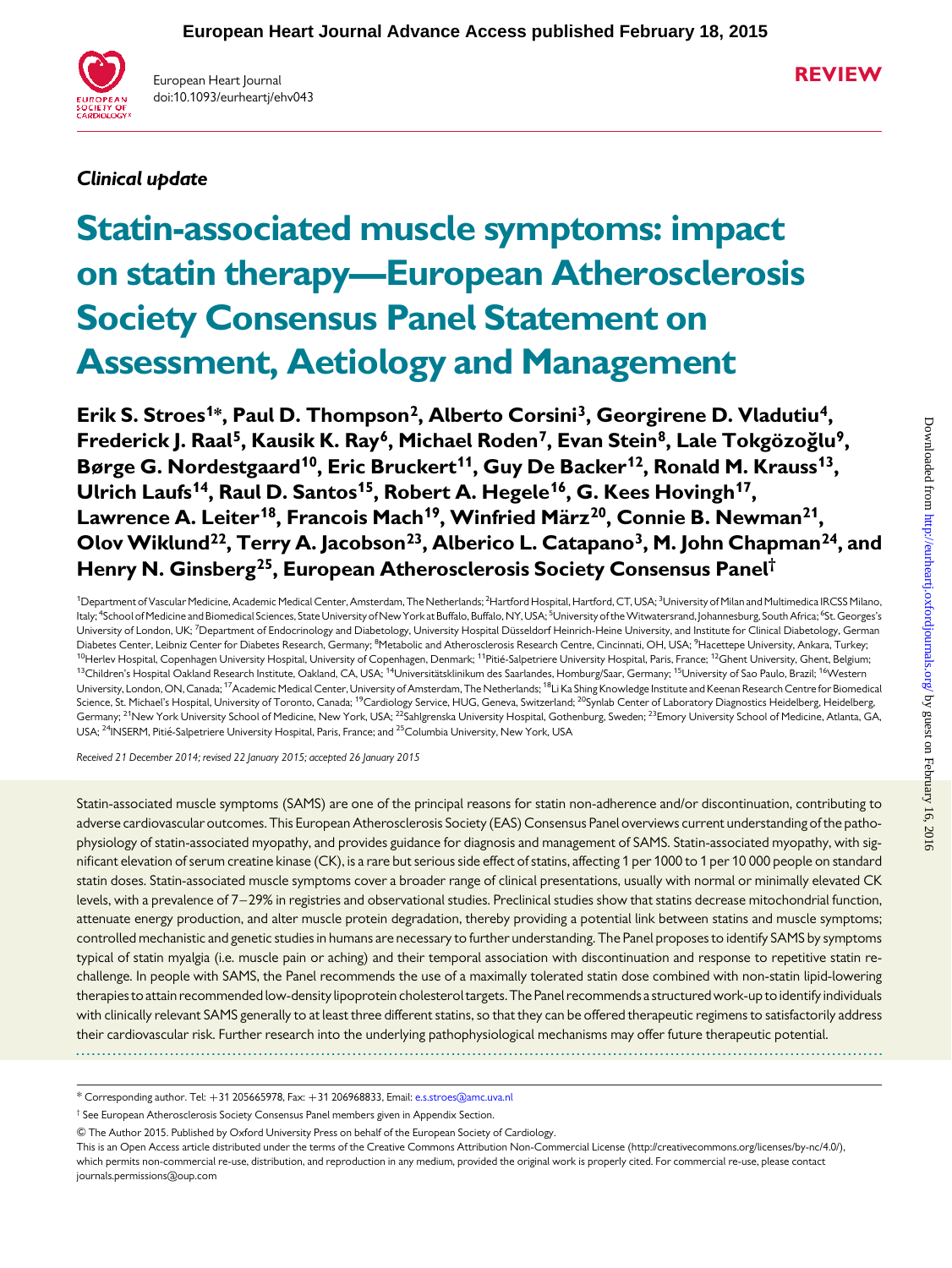Keywords Statin • Musclesymptoms • Myalgia • Myopathy • Statinintolerance • Mitochondrial • Consensus statement • Lipids • Cholesterol

# Introduction

Statin therapy is the cornerstone for prevention and treatment of cardiovascular disease (CVD), and is generally safe and well tolerated.<sup>[1](#page-10-0)</sup> In randomized, controlled trials (RCTs), adverse event rates (including complaints of muscle pain) are similar in statin and placebo groups,  $2^{-4}$  $2^{-4}$  $2^{-4}$  $2^{-4}$ and compare favourably with event rates for other agents commonly used in CVD prevention, such as angiotensin-converting enzyme inhi-bitors<sup>5</sup> and beta-blockers.<sup>[6](#page-10-0)</sup> However, statins do cause a rare side-effect known as myositis, defined as muscle symptoms in association with a substantially elevated serum creatine kinase (CK) concentration. Creatine kinase is the enzyme released from damaged muscle cells, and CK elevations  $>10\times$  the upper limit of normal (ULN) occur in 1 per 1000 to 1 per 10 000 people per year, $7$  depending on the statin, its dose, and the presence of other risk factors. Over the last decade, a series of observational studies have attributed a number of other adverse effects to statins, including musculoskeletal complaints, gastro-intestinal discomfort, fatigue, liver enzyme elevation, peripheral neuropathy, insomnia, and neurocognitive symptoms. In addition, randomized trials have shown a small increase in the risk of incident diabetes. $8-10$  $8-10$  Muscle symptoms, the most prevalent of these effects, are the focus of this review.

In contrast to RCTs, patient registries, together with clinical experience, indicate that 7–29% of patients complain of statin-associated muscle symptoms (SAMS).<sup>[11](#page-10-0)-[15](#page-10-0)</sup> These are usually associated with normal or slightly elevated CK concentrations. Statin-associated muscle symptoms likely contribute significantly to the very high discontinuation rates of statin therapy (up to 75%) within 2 years of initiation.<sup>16</sup> Indeed, in 65% of former statin users, the main reason for statin non-adherence or discontinuation was the onset of side effects, predominantly muscle-related effects.<sup>13</sup> Such non-adherence/discontinuation from treatment may have a marked impact on CVD benefit, as suggested by the higher mortality in elderly secondary prevention patients with low vs. high adherence to statin therapy (24% vs. 16%, respectively; adjusted hazard ratio, 1.25;  $P = 0.001$ .<sup>17</sup> Similarly, a meta-analysis showed a 15% lower CVD risk in patients who were adherent to statins compared with those with low adherence.<sup>[18](#page-10-0)</sup>

The clinical presentation of muscle symptoms is highly heterogeneous, as reflected by the variety of definitions in the literature (see [Supplementary material online,](http://creativecommons.org/licenses/by-nc/4.0/) Table S1). Muscle pain or aching, stiffness, tenderness or cramp (often referred to as 'myalgia'<sup>19</sup>) attributed by patients to their statin use is usually symmetrical but may be localized, and can be accompanied by muscle weakness; any of these effects occur predominantly without an elevation of CK.

As indicated above, reported rates of muscle symptoms are invariably lower in blinded RCTs when compared with those in registries and observational studies, with myalgia rates similar in subjects on statin or placebo. $2^{-4,20,21}$  $2^{-4,20,21}$  $2^{-4,20,21}$  Admittedly, patients with comorbidities that would predispose to an increased risk for musculoskeletal symptoms may have been underrepresented in RCTs. In addition, dedicated questionnaires

into muscle complaints are not always incorporated within trial methodology. Conversely, the lack of a placebo comparator in observational studies precludes the ability to establish a causal relationship between statin and muscle complaints. The Effects of Statins on Muscle Performance (STOMP) study is, to our knowledge, the only randomized, doubleblind, placebo-controlled study specifically designed to examine the effect of statins on skeletal muscle symptoms and performance. $^{22}$  $^{22}$  $^{22}$ Among the 420 statin-naïve subjects randomized to atorvastatin 80 mg daily or placebo for 6 months, 9.4% of the statin-treated and 4.6% of control subjects met the study definition of myalgia ( $P = 0.054$ ), suggesting that the incidence of muscle complaints due to the statin is considerably less than that reported in observational trials. The STOMP study also found no differences in the measures of muscle strength or exercise performance between statin-treated and placebo subjects. Few other RCTs have queried for muscle complaints among participants.<sup>[20](#page-10-0)</sup> Muscle complaints in other clinical trials have been similar in statin-treated and placebo subjects.<sup>[4](#page-10-0),[20,23,24](#page-10-0)</sup> However, even a small increase in myalgia rates would still represent a substantial number of patients given the widespread use of statins.

From a treatment viewpoint, Zhang et al.<sup>[14](#page-10-0)</sup> showed that 90% of patients reporting SAMS to one statin were able to tolerate an alternative statin with continued use after 12 months, suggesting that statin-attributed symptoms may have had other causes or were not generalizable to other statins. Similar results were reported by Mampuya et al.<sup>[25](#page-10-0)</sup> Furthermore, increased prescription of statins itself appears to be associated with increased non-adherence or discontinuation, as illustrated for Denmark over the period 1995–2010 (Figure [1](#page-2-0)).<sup>[26,27](#page-10-0)</sup> Different factors may have contributed to this finding. Increased media coverage of statins and their perceived side-effects, as well as wider prescription in primary prevention where the benefits may be less obvious to patients, may be contributing to greater non-adherence and discontinuation.

Here, this European Atherosclerosis Society (EAS) Consensus Panel provides an overview of the science underlying the pathophysiology of statin-induced myopathy, as well as guidance for clinicians on the diagnosis and management of SAMS. We have avoided the use of the term 'statin intolerance', as this is not specific for muscle symptoms. These recommendations can assist in improving the likelihood that patients experiencing SAMS receive optimal low-density lipoprotein-cholesterol (LDL-C) lowering therapy to minimize their risk for CVD.

# Assessment and diagnosis of statin-associated muscle symptoms

While consensus groups including the American Heart Association/ American College of Cardiology<sup>[28](#page-10-0)</sup> and the National Lipid Association<sup>19</sup> have presented definitions of SAMS based on symptoms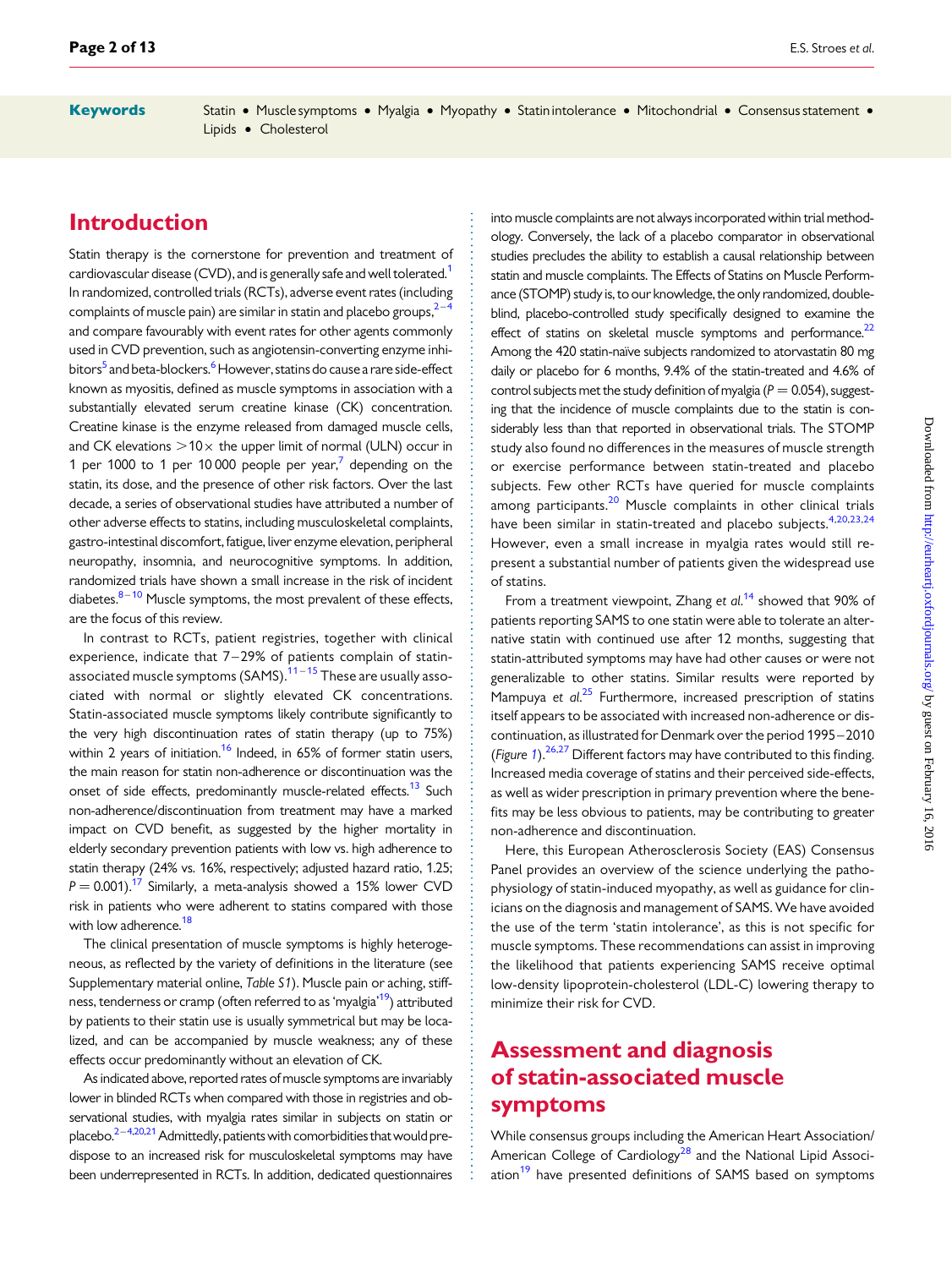<span id="page-2-0"></span>

Figure I Trends in statin use (upper panel) and statin nonadherence/discontinuation (lower panel) in adults ≥40 years, in Denmark over the period 1995–2010. Statin use from 1 January 1995 to 31 December 2010 was classified according to the Anatomical Therapeutic Classification of Drugs code C10AA, as registered in the national Danish Registry of Medicinal Products Statistics, recording information on all prescribed drugs dispensed at all Danish pharmacies from 1995 onwards (for details see refer-ences<sup>[26,27](#page-10-0)</sup>). The percentage of the Danish population aged  $\geq$ 40 years on statins increased from  $<$  1% in 1995 to 11% in 2010. Correspondingly, non-adherence or discontinuation (defined as the percentage of patients starting statins who only redeemed one prescription) increased from 2% in 1995 to 13% in 2010. Figure designed by Dr Sune F. Nielsen and Prof Børge G. Nordestgaard.

and the magnitude of CK elevation, less attention has been paid to clinical diagnostic criteria. Indeed, a definitive diagnosis of SAMS is difficult because symptoms are subjective and there is no 'gold standard' diagnostic test. Importantly, there is also no validated muscle symptom questionnaire, although the National Lipid Association has proposed a symptom scoring system based on the STOMP trial and the PRIMO survey (see [Supplementary material online,](http://eurheartj.oxfordjournals.org/lookup/suppl/doi:10.1093/eurheartj/ehv043/-/DC1) [Table S2](http://eurheartj.oxfordjournals.org/lookup/suppl/doi:10.1093/eurheartj/ehv043/-/DC1)).<sup>[19](#page-10-0)</sup> Consequently, we suggest that assessment of the probability of SAMS being due to a statin take account of the nature of the muscle symptoms, the elevation in CK levels and their temporal association with statin initiation, discontinuation, and re-challenge. Note that this is a clinical definition, which may not be appropriate for regulatory purposes.

In the absence of a standardized classification of SAMS, we propose to integrate all muscle-related complaints (e.g. pain, weakness, or cramps) as 'muscle symptoms', subdivided by the presence or absence of CK elevation (Table [1](#page-3-0)). Pain and weakness in typical SAMS are usually symmetrical and proximal, and generally affect large muscle groups including the thighs, buttocks, calves, and back muscles. Discomfort and weakness typically occur early (within 4–6 weeks after starting statin therapy<sup>22</sup>), but may still occur after many years of treatment. Onset of new symptoms may occur with an increase in statin dose or initiation of an interacting drug. The symptoms appear to be more frequent in physically active individuals.<sup>[11](#page-10-0)</sup> Statin-associated muscle symptoms often appear more promptly when patients are re-exposed to the same statin.

In the vast majority of cases, SAMS are not accompanied by marked CK elevation.<sup>[24,29](#page-10-0)</sup> For SAMS with CK elevations  $>$  10  $\times$  ULN, usually referred to as myopathy, the incidence is approximately 1 per 10 000 per year with a standard statin dose (e.g. simvastatin 40 mg daily). The risk varies, however, among different statins, and increases not only with the dose of statin, but also with factors associated with increased statin blood concentrations (e.g. genetic factors, ethnicity, interacting drugs, and patient characteristics) (see Box [1\)](#page-4-0).<sup>[30](#page-10-0)</sup> Rhabdomyolysis is a severe form of muscle damage associated with very high CK levels with myoglobinaemia and/or myoglobinuria with a concomitantly increased risk of renal failure. The incidence of rhabdomyolysis in association with statin therapy is  $\sim$  1 in 100 000 per year.  $^7$  $^7$  In view of the rarity of CK elevations during statin therapy, it is not recommended to routinely monitor CK. Even if an asymptomatic elevation of CK is detected, the clinical significance is unclear.

Statin-associated muscle symptoms are more likely to be caused by statins when elevated CK levels decrease after cessation of either the statin or the interacting drug, or when symptoms regress markedly within a few weeks of cessation of the statin and/or reappear within a month of drug re-challenge. Time to reappearance of symptoms is also influenced by the dose of statin and the duration of the re-challenge. Individual patient drug–placebo clinical trials have been suggested as an approach to confirming diagnosis of SAMS.<sup>[31](#page-10-0)</sup> but are not feasible in the routine outpatient setting.

# Management of statin-associated muscle symptoms

If a patient complains of muscle symptoms, the clinician needs to evaluate risk factors which can predispose to statin-associated myopathy, exclude secondary causes (especially hypothyroidism and other common myopathies such as polymyalgia rheumatica, or increased physicalactivity), and reviewthe indication for statin use. The clinician should bear in mind that other commonly prescribed drugs such as anti-inflammatory (glucocorticoids), antipsychotic (risperidone, haloperidol), immunosuppressant or antiviral agents (human immunodeficiency virus protease inhibitors), lipid-modifying drugs (gemfibrozil), as well as substances of abuse (alcohol, opioids, and cocaine) may also cause muscle-related side effects. Several factors including female sex, ethnicity, multisystem disease, and small body frame predispose to SAMS (see Box [1\)](#page-4-0), with the presence of an increasing number of factors associated with greater risk. $9,30,32-34$  $9,30,32-34$ Additionally, pharmacokinetic drug–drug interactions (DDIs) that increase statin exposure increase the risk of statin-associated myopathy (Box [2](#page-4-0)). Concomitant treatment with a statin and medication(s) that inhibit cytochrome P450 (CYP450) isoenzymes, organic anion transport protein 1B1 (OATP1B1), or P-glycoprotein 1 (P-gp) has been associated with increased risk of new or worsening muscle pain (see Overview of the pathophysiology of statin-induced myopathy section). Polypharmacy, including both prescribed and selfprescribed or over the counter medications (e.g. vitamins, minerals and herbal remedies), is a potential cause of DDIs with statins. In addition, pharmacogenetic considerations may be relevant, potentially influencing plasma concentrations of statins and in turn statin–drug interactions.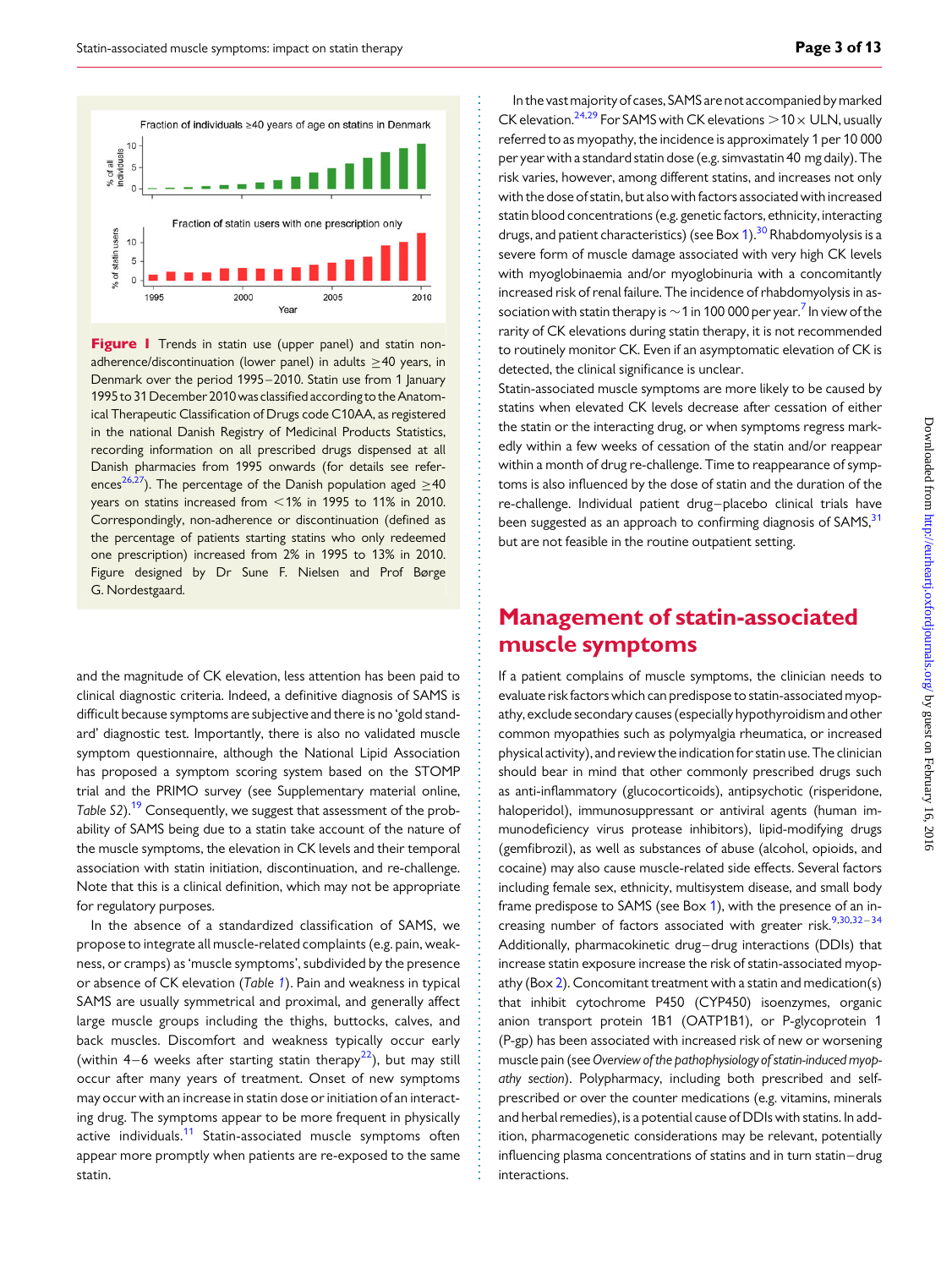| <b>Symptoms</b> | <b>Biomarker</b>                                      | Comment                                                                                                                                                                                                                                                                                                                                                                                                                                             |
|-----------------|-------------------------------------------------------|-----------------------------------------------------------------------------------------------------------------------------------------------------------------------------------------------------------------------------------------------------------------------------------------------------------------------------------------------------------------------------------------------------------------------------------------------------|
| Muscle symptoms | Normal CK                                             | Often called 'myalgia'. May be related to statin therapy. Causality is uncertain in view of the lack of<br>evidence of an excess of muscle symptoms in blinded randomized trials comparing statin with<br>placebo.                                                                                                                                                                                                                                  |
| Muscle symptoms | $CK > ULN < 4 \times ULN$<br>$CK > 4 < 10 \times ULN$ | Minor elevations of CK in the context of muscle symptoms are commonly due to increased exercise<br>or physical activity, but also may be statin-related; this may indicate an increased risk for more<br>severe, underlying muscle problems. <sup>19</sup>                                                                                                                                                                                          |
| Muscle symptoms | $CK > 10 \times ULN$                                  | Often called myositis or 'myopathy' by regulatory agencies and other groups (even in the absence of a<br>muscle biopsy or clinically demonstrated muscle weakness). Blinded trials of statin vs. placebo<br>show an excess with usual statin doses of about 1 per 10 000 per year. <sup>4</sup> Pain is typically generalized<br>and proximal and there may be muscle tenderness and weakness. May be associated with<br>underlying muscle disease. |
| Muscle symptoms | $CK > 40 \times ULN$                                  | Also referred to as rhabdomyolysis when associated with renal impairment and/or myoglobinuria.                                                                                                                                                                                                                                                                                                                                                      |
| None            | $CK > ULN < 4 \times ULN$                             | Raised CK found incidentally, may be related to statin therapy. Consider checking thyroid function or<br>may be exercise-related.                                                                                                                                                                                                                                                                                                                   |
| None            | $CK > 4 \times ULN$                                   | Small excess of asymptomatic rises in CK have been observed in randomized blinded trials in which<br>CK has been measured regularly. Needs repeating but if persistent, then clinical significance is<br>unclear.                                                                                                                                                                                                                                   |

#### <span id="page-3-0"></span>Table 1 Definitions of statin-associated muscle symptoms proposed by the EAS Consensus Panel

Once secondary causes and predisposing factors have been excluded, this EAS Consensus Panel recommends a review of the need for ongoing statin therapy (see Box [3](#page-4-0) and Figure [2](#page-5-0)).

### Patients with muscle symptoms with serum creatine kinase  $<$ 4 $\times$  upper limit of normal

The majority of patients who complain of muscle symptoms have normal or mild/moderately elevated CK levels ( $\leq$  4 $\times$  ULN).<sup>[35](#page-10-0)</sup> For patients at low CVD risk, their need for a statin should be reassessed and the benefits of therapeutic lifestyle changes, such as cessation of cigarette smoking, blood pressure control, and adoption of a Mediterranean style diet, should be balanced against the risk of continuing statin therapy. Conversely, for those patients at high CVD risk, including those with CVD or diabetes mellitus, the benefits of ongoing statin therapy need to be weighed against the burden of muscle symptoms. Withdrawal of statin therapy followed by one or more re-challenges (after a washout) can often help in determining causality; additional approaches include the use of an alternative statin, a statin at lowest dose, intermittent (i.e. non-daily) dosing of a highly efficacious statin, or the use of other lipid lowering medications (see below).

### Patients with muscle symptoms and elevated serum creatine kinase levels  $($ >4 $\times$  upper limit of normal)

For patients at low CVD risk who have symptoms with  $CK > 4 \times$ ULN, the statin should be stopped and the need for statin reassessed. If considered important, a lower dose of an alternative statin should be tried and CK monitored. For patients athigh CVD risk with muscle symptoms and a CK of  $>4\times$  ULN (but <10  $\times$  ULN), statin therapy can be continued with concomitant monitoring of CK, but stopped

(at least temporarily) if the levels exceed  $10 \times$  ULN. In this case, that particular statin regimen should not be restarted. If CK levels decrease after stopping the statin, restarting at a lower statin dose with CK monitoring should be tried. If, however, CK elevation persists, there may be an underlying myopathy (e.g. hypothyroidism or a metabolic muscle disorder), and referral to a neuromuscular specialist should be considered.

In patients with a  $CK > 10 \times$  ULN for which no secondary cause (e.g. exercise) can be found, statin therapy should be stopped because of the potential risk of rhabdomyolysis. If the CK level subsequently returns to normal, re-challenge with a lower dose of an alternative statin and careful monitoring of symptoms and CK may be considered. If rhabdomyolysis is suspected, statin should not be reintroduced. Rhabdomyolysis should be considered if there is severe muscular pain, general weakness and signs of myoglobinaemia or myoglobinuria. These patients, and those with very high CK levels (e.g.  $>$  40  $\times$  ULN), should be referred for evaluation of renal damage (urinalysis, serum creatinine levels). Intravenous hydration and urine alkalinisation are recommended for the treatment of rhabdomyolyis depending on severity and the presence of kidney injury.<sup>[36](#page-10-0)</sup> If indicated, non-statin LDL-C lowering agents should be used (see below).

# Current therapy for patients with statin-associated muscle symptoms

### Statin-based therapies

If symptoms/CK abnormalities resolve after discontinuation of statin, either treatment with the same statin at a lower dose or switching to an alternative statin should be considered. If tolerated, doses can be up-titrated to achieve LDL-C goal, or as much LDL-C reduction that can be achieved with minimal muscle complaints. If these strategies are not tolerated, alternate day or twice-weekly dosing can be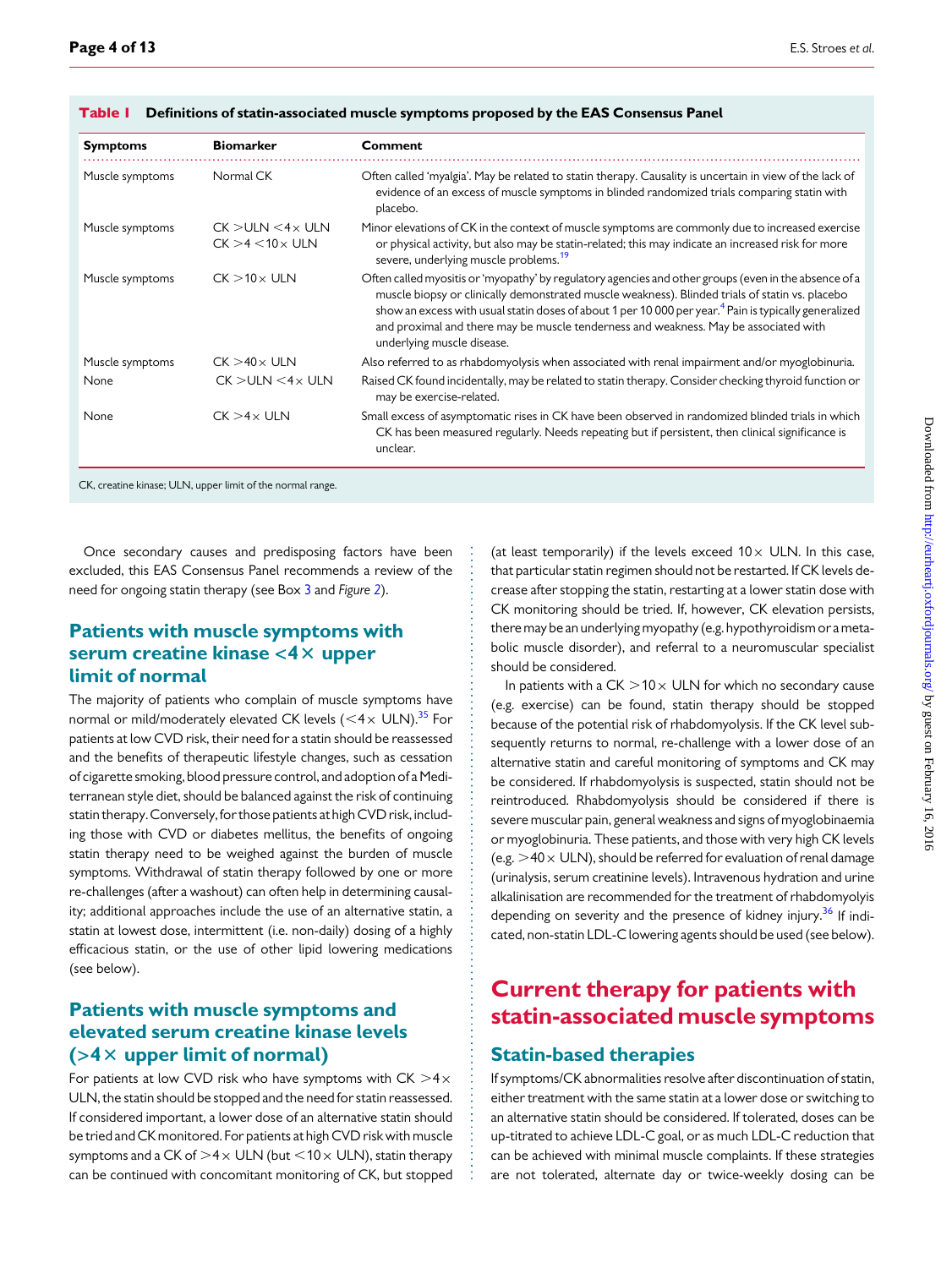#### <span id="page-4-0"></span>Box 1 Risk factors for statin-associated muscle symptoms. Adapted from Mancini et al.<sup>[9](#page-10-0)</sup>

| Anthropometric           | • Age $>$ 80 years old (general caution advised<br>for age $>75$ )<br>• Female<br>• Low body mass index<br>• Asian descent                                                                                                                                                                                                                                                                                                                                                                                                    |
|--------------------------|-------------------------------------------------------------------------------------------------------------------------------------------------------------------------------------------------------------------------------------------------------------------------------------------------------------------------------------------------------------------------------------------------------------------------------------------------------------------------------------------------------------------------------|
| Concurrent<br>conditions | • Acute infection<br>• Hypothyroidism (untreated or<br>undertreated)<br>· Impaired renal (chronic kidney disease<br>classification 3, 4, and 5) or hepatic function<br>• Biliary tree obstruction<br>• Organ transplant recipients<br>• Severe trauma<br>· Human immunodeficiency virus<br>• Diabetes mellitus<br>• Vitamin D deficiency                                                                                                                                                                                      |
| Surgery                  | • Surgery with high metabolic demands. The<br>American Heart Association recommends<br>temporary cessation of statins prior to major<br>surgery <sup>120</sup>                                                                                                                                                                                                                                                                                                                                                                |
| Related history          | • History of creatine kinase elevation,<br>especially $>10\times$ the upper limit of the<br>normal range<br>• History of pre-existing/unexplained muscle/<br>joint/tendon pain<br>· Inflammatory or inherited metabolic,<br>neuromuscular/muscle defects (e.g.<br>McArdle disease, carnitine palmitoyl<br>transferase II deficiency, myoadenylate<br>deaminase deficiency, and malignant<br>hyperthermia)<br>• Previous statin-induced myotoxicity<br>• History of myopathy while receiving another<br>lipid-lowering therapy |
| Genetics                 | • Genetic factors such as polymorphisms in<br>genes encoding cytochrome P450<br>isoenzymes or drug transporters                                                                                                                                                                                                                                                                                                                                                                                                               |
| Other risk factors       | • High level of physical activity<br>· Dietary effects (excessive grapefruit or<br>cranberry juice)<br>• Excess alcohol<br>Drug abuse (cocaine, amphetamines,<br>heroin)                                                                                                                                                                                                                                                                                                                                                      |

considered to achieve the LDL-C goal. Despite methodological limitations (small size, retrospective, open label, or non-randomized design), studies have shown that either alternate day or twice-weekly dosing strategies can reduce LDL-C by 12-38%, and, importantly, are tolerated by  $\sim$ 70% of previously intolerant patients.<sup>37</sup> Generally, lower doses of a high intensity statin with a long half-life (atorvastatin, rosuvastatin, and pitavastatin) are more appropriate.

### Non-statin based lipid-lowering therapy

If LDL-C remains above target despite maximally tolerated statin dosage, addition of an alternative LDL-C lowering agent should be

#### Box 2 Factors that influence the pharmacokinetics of statins and risk for statin-associated muscle symptoms (SAMS)

- Pre-existing risk factors and co-morbidities: see Box [1](#page-10-0)
- High-dose statin therapy
- Polypharmacy
- Drug-drug interactions: concomitant use of certain drugs including gemfibrozil, macrolides, azole antifungal agents, protease inhibitors, and immunosuppressive drugs such as cyclosporine, and inhibitors of CYP450 isoenzymes, OATP 1B1, or P-gp, can affect the metabolism of statins, increase their circulating levels and, consequently, the risk for SAMS.
- Pharmacogenetic considerations may be relevant (see Overview of the pathophysiology of statin-induced myopathy)

CYP450, cytochrome P450; OATP 1B1, organic anion-transporting polypeptide 1B1; P-gp, P-glycoprotein 1.

#### Box 3 Management of statin-associated muscle symptoms

- Ensure that there is an indication for statin use and that the patient is fully aware of the expected benefit in cardiovascular disease risk reduction that can be achieved with this treatment
- Ensure that there are no contraindications to statin use • Counsel patients regarding the risk of 'side effects' and the high probability that these can be dealt with successfully
- Emphasize dietary and other lifestyle measures
- Use statin-based strategies preferentially notwithstanding the presence of statin-attributed muscle-related symptoms
- If re-challenge does not work; use a low or intermittent dosing preferably of a different (potent or efficacious) statin
- Use non-statin therapies as adjuncts as needed to achieve low-density lipoprotein cholesterol goal
- Do not recommend supplements to alleviate muscle symptoms as there is no good evidence to support their use

Reproduced with permission from Mancini et al.<sup>[9](#page-10-0)</sup>

considered in patients at high CVD risk to improve LDL-C reduction. $38,39$  Ezetimibe reduces LDL-C by 15-20%, is easy to take with few side effects, $40$  and has been shown to reduce CVD events.<sup>41</sup> In patients with SAMS, the combination of ezetimibe plus fluvastatin XL reduced LDL-C by 46% and was as well tolerated as ezetimibe alone.<sup>42</sup> Bile acid sequestrants can reduce LDL-C levels by 15–25% depending on the type and dose used, and may also improve glycaemia in patients with diabetes.<sup>[43,44](#page-11-0)</sup> Colesevelam is easier to take and better tolerated than earlier formulations. The combination of a bile acid sequestrant and ezetimibe can reduce LDL-C by  $\sim$  30–35%.

Fenofibrate can lower LDL-C by 15–20% in patients with high baseline levels who do not have concomitant hypertriglyceridae-mia.<sup>[45](#page-11-0)</sup> This fibrate is easy to take, and has shown an excellent safety record in the Action to Control Cardiovascular Risk in Diabetes and Fenofibrate Intervention and Event Lowering in Diabetes trials, although additional CVD benefit has not been demonstrated, and serum creatinine was reversibly increased during treatment.<sup>46,47</sup> Unlike gemfibrozil, there is no increased risk of rhabdomyolysis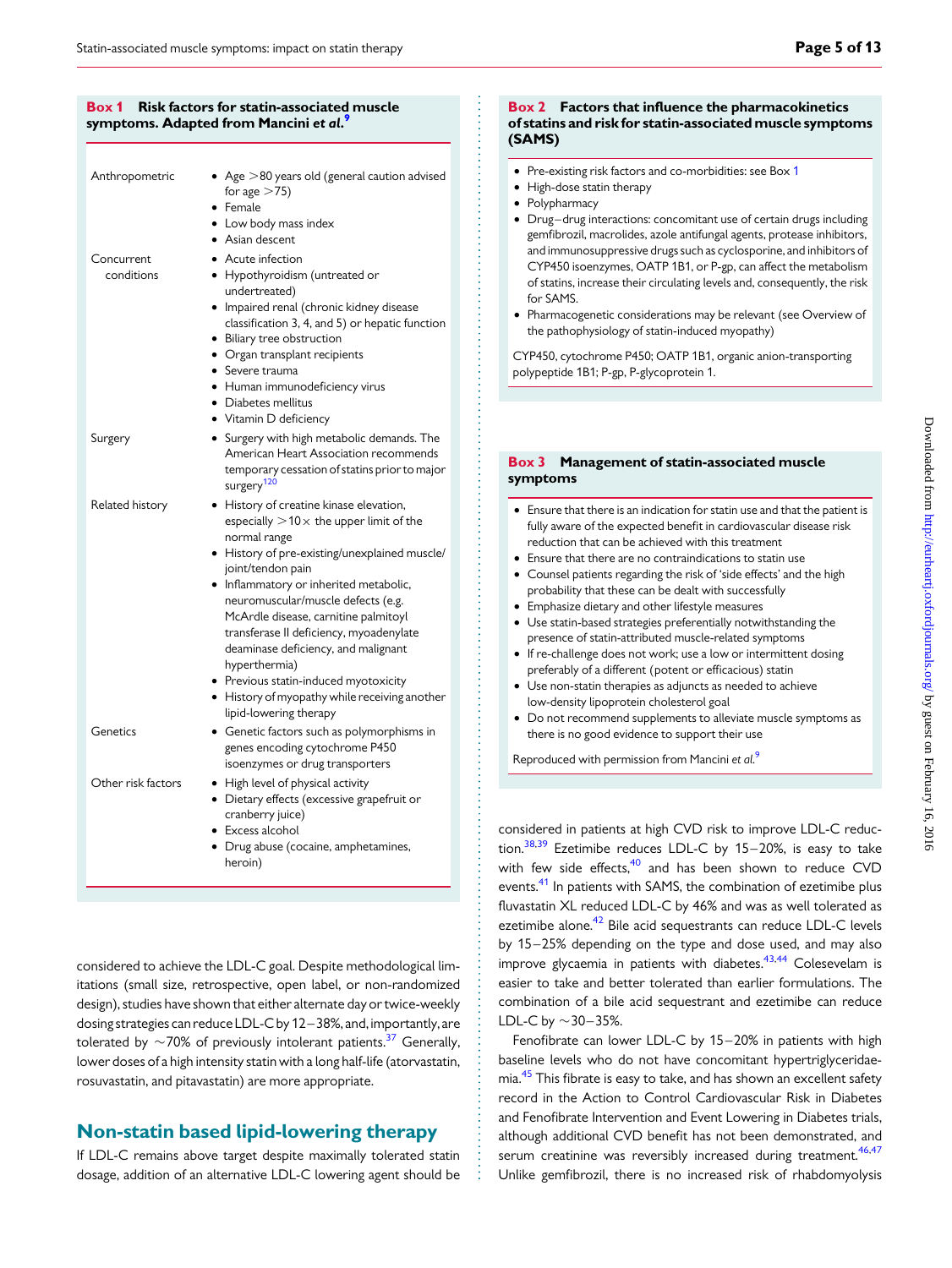<span id="page-5-0"></span>

when fenofibrate is added to a statin.<sup>[48](#page-11-0)</sup> Niacin also lowers LDL-C levels by  $15-20\%$ ,  $49$  but recent large randomized trials showed a significant excess of adverse effects and no significant CVD benefit when added to background statin treatment; therefore, niacin deriva-tives are no longer available for prescription in Europe.<sup>[50](#page-11-0),[51](#page-11-0)</sup>

Physicians and health care professionals should therefore consider the use of ezetimibe as first choice, potentially followed by bile acid sequestrants or fibrates in combination with ezetimibe, as needed to achieve LDL-C lowering consistent with guidelines.

### **Nutraceuticals**

In addition to adoption of a low saturated fat diet and avoidance of trans fats, consumption of viscous fibre (mainly psyllium, 10 g daily) and foods with added plant sterols or stanols (2 g daily) has also been shown to reduce LDL-C by  $7\%$  and 10%, respectively. $52,53$ 

The Portfolio diet, incorporating plant sterols, soya protein, viscous fibres, and nuts, has the potential to reduce LDL-C levels by  $20-25\%$ .<sup>[54](#page-11-0)</sup> This Panel believes that these approaches are appropriate either alone or in association with statin or non-statin drug regimens in patients with SAMS.

### Complementary therapies

A number of complementary therapies, including ubiquinone (coenzyme Q10 [CoQ10]) and vitamin D supplementation, have been suggested to improve statin tolerability. A double-blind RCT and a meta-analysis,  $55,56$  $55,56$  $55,56$  however, failed to substantiate that CoQ10, even at high doses, reduced symptoms in patients with SAMS. Evidence for the effectiveness of vitamin D is also controversial,  $57-60$  $57-60$ although many patients with SAMS are found to have low blood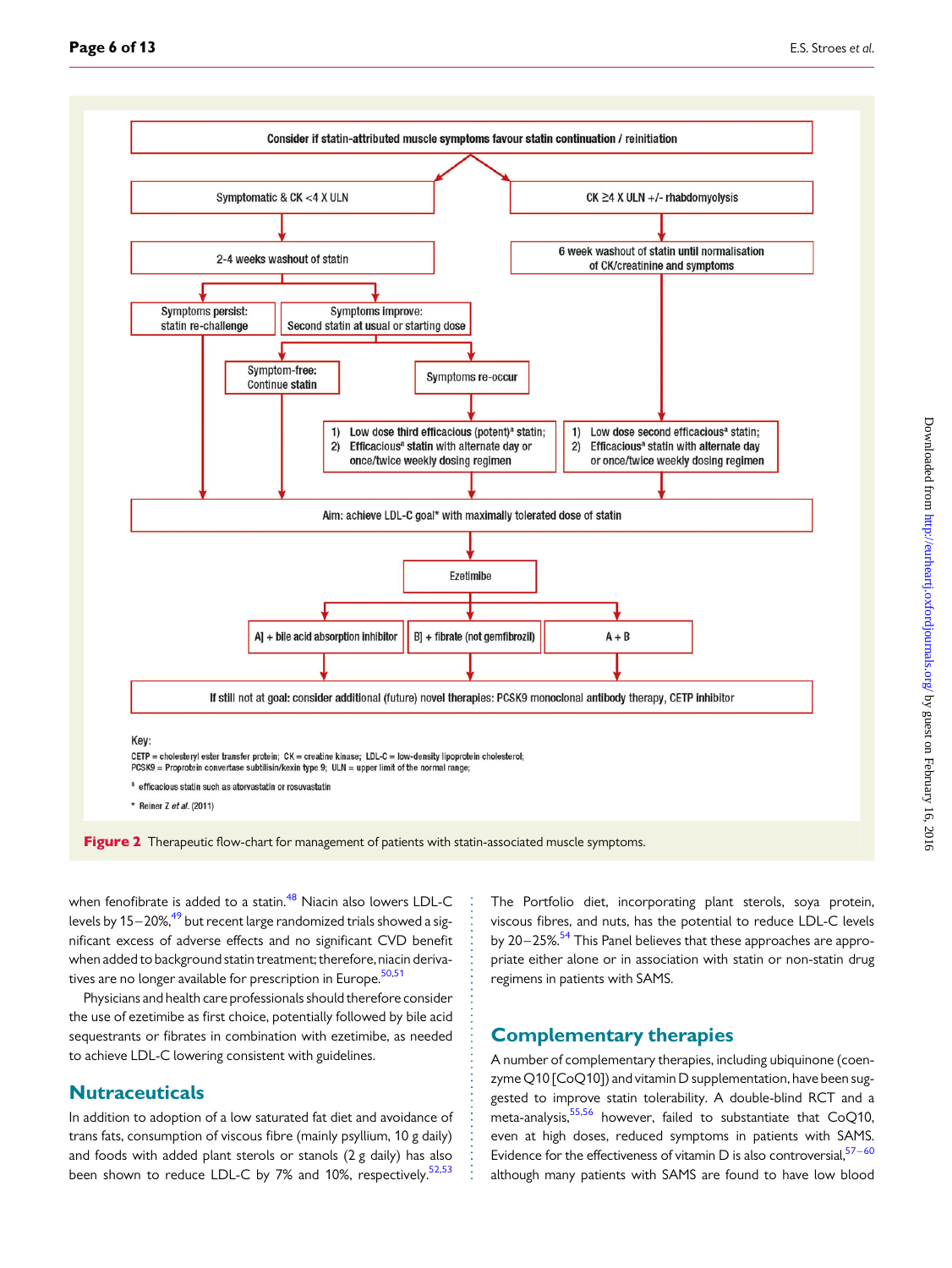<span id="page-6-0"></span>

Figure 3 Effects potentially involved in statin-related muscle injury/symptoms (Reproduced with permission from Needham and Mastaglia 2014).<sup>[79](#page-11-0)</sup> A number of statin-mediated effects have been proposed including reduced levels of non-cholesterol end-products of the mevalonate pathway; reduced sarcolemmal and/or sarcoplasmic reticular cholesterol; increased myocellular fat and/or sterols; inhibition of production of prenylated proteins or guanosine triphosphate (GTP)ases; alterations in muscle protein catabolism; decreased myocellular creatine; changes in calcium homeostasis; immune-mediated effects of statins and effects on mitochondrial function—see Figure [4](#page-8-0) and Box [4.](#page-7-0) Ca<sup>2+</sup>ATPase, calcium ATPase; HMG CoA, 3-hydroxy-3-methyl-glutaryl-CoA; PP, pyrophosphate.

levels of vitamin D. Hence, this Panel does not recommend supplementation with either CoQ10 or vitamin D to treat or prevent SAMS.

Red yeast rice (Monascus purpureus) is a fermented product that has been shown to reduce LDL-C levels by 20–30% in short-term RCTs.<sup>[61](#page-11-0)</sup> This effect is partly due to the presence of monacolin K, a product similar to lovastatin that inhibits hepatic cholesterol synthesis, as well as plant sterols that reduce cholesterol absorption. While recent data suggest that red yeast rice is an effective, well-tolerated approach, $62$  there remain a number of outstanding issues, including the lack of robust evidence that red yeast rice is efficacious and tolerated in the long term, lack of standardization with variable drug bioavailability in different preparations, and possible toxic effects due to contaminants. Furthermore, red yeast rice may also elicit SAMS because of the statin-like content. Long-term, rigorously designed RCTs are needed before red yeast rice could be recommended to patients with increased CVD risk.

# Future low-density lipoprotein-lowering therapies for patients with statin-associated muscle symptoms

Two classes of novel therapies, proprotein convertase subtilisin/ kexin type 9 (PCSK9) inhibitors and cholesteryl ester transfer protein (CETP) inhibitors, offer potential as alternatives for the management of patients with persistent SAMS.

### PSCK9 inhibitors

PCSK9 is a circulating protein that binds to the LDL receptor and targets it for degradation.<sup>63</sup> First identified in 2003 and shown to be related to autosomal-dominant hypercholesterolaemia, PCSK9 has become a therapeutic target for potently reducing LDL-C in humans.<sup>[64](#page-11-0),[65](#page-11-0)</sup> Clinical development of human monoclonal antibodies has progressed very rapidly, with the most advanced being evolocumab, alirocumab, and bococizumab. Studies have consistently shown large LDL-C reductions of 50–60% in a variety of patient groups,  $64,65$  $64,65$  $64,65$  including those identified as statin intolerant,  $66-68$  $66-68$  with a very low rate of muscle symptoms, thus reinforcing the concept that statin rather than LDL-C lowering is implicated in the causation of myopathy. In clinical trials including over 6000 patients treated for 3 to 12 months, the tolerability of these subcutaneously administered drugs has been very good, with few injection site reactions and no significant liver function abnormalities or CK elevations.<sup>[69,70](#page-11-0)</sup> Four large CVD outcomes trials are ongoing and initial results are anticipated in  $2017.^{71-74}$  $2017.^{71-74}$  $2017.^{71-74}$  $2017.^{71-74}$  $2017.^{71-74}$ 

### Cholesteryl ester transfer protein inhibitors

Cholesteryl ester transfer protein mediates the heteroexchange of triglycerides and cholesteryl esters between lipoproteins. Inhibitors of CETP can markedly increase high-density lipoprotein cholesterol, and two members of this class in advanced development, anacetrapib and evacetrapib, equally lower LDL-C by  $25-40\%$ .<sup>[75,76](#page-11-0)</sup> The mechanism for LDL-C lowering involves increased fractional removal rates for LDL apolipoprotein B from plasma although the molecular basis for this is unclear. Importantly, no side effects involving the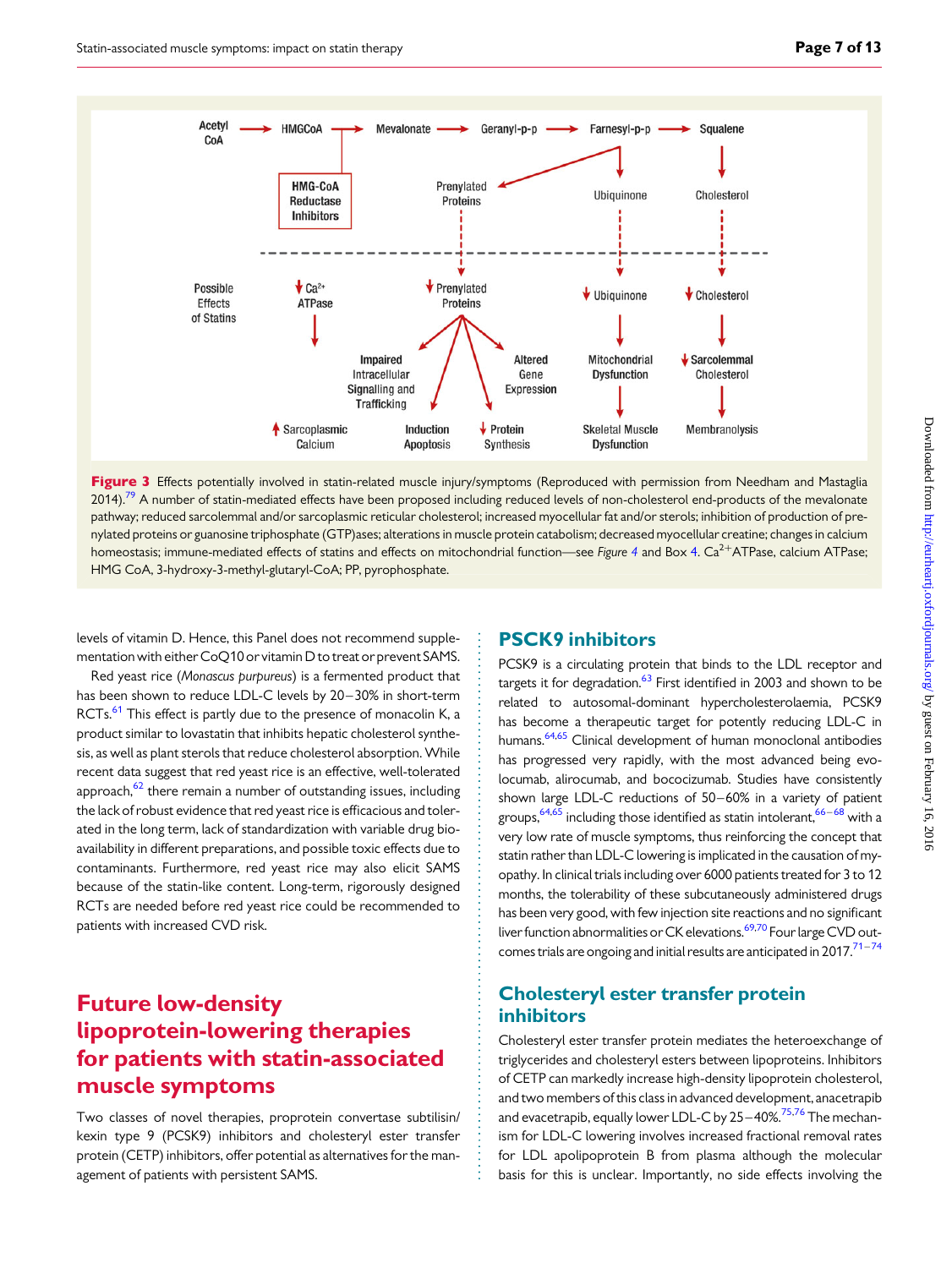#### <span id="page-7-0"></span>Box 4 Statin-induced myopathy mediated by abnormal mitochondrial function: what is the evidence?

- Histochemical findings: muscle biopsies from four patients with statin-associated myopathy and normal creatine kinase (CK) levels showed findings consistent with abnormal mitochondrial function, including increased intramuscular lipid content, diminished cytochrome oxidase staining, and ragged red fibres.<sup>[80](#page-11-0)</sup> One study showed muscle injury in 25 of 44 patients with myopathy and in one patient taking statin without myopathy, 81 whereas another study reported unchanged muscle structure in 14 of 18 patients with statin-induced increased CK levels.<sup>82</sup>
- Decreased mitochondrial DNA (mtDNA): reduced levels were found in skeletal muscle biopsies taken from patients treated with simvastatin 80 mg/day for 8 weeks but not in those treated with atorvastatin 40 mg/day.<sup>[83](#page-12-0)</sup> There was a positive overall correlation between changes in muscle ubiquinone and the change in mtDNA/ nuclear DNA ratios ( $R = 0.63$ ,  $P < 0.01$ ), which was strongest in the simvastatin group ( $R = 0.76$ ,  $P < 0.002$ ). A cross-sectional study in 23 patients with simvastatin- or atorvastatin-induced myopathy also revealed low mtDNA/nuclear DNA ratios.<sup>84</sup>
- † Activity of complex III of the mitochondrial respiratory chain: activity of this complex and concentrations of high-energy phosphates were found to be unchanged in statin-treated patients, suggesting that mitochondrial function was not compromised.<sup>82[,85](#page-12-0)</sup> Another study reported lower expression of complex I, II, III, and IV after 8 weeks of simvastatin, but not after atorvastatin treatment despite similar reduction in coenzyme Q10 (CoQ10, also known as ubiquinone). [86](#page-12-0) Of note, these studies were performed at rest, and may not reflect mitochondrial function during exercise.
- Lower mitochondrial oxidative phosphorylation (OXPHOS): this was observed in chronic simvastatin users (mean  $\pm$  SD, 5  $\pm$  5 years) compared with untreated persons. Mitochondrial density assessed by citrate synthase activity (CSA) did not differ between the two groups, but there was an increase in the ratio of mitochondrial voltage-dependent anion channels (VDAC) to CSA suggesting more channels per mitochondrion. Voltage-dependent anion channel helps regulate mitochondrial calcium content, and an increase in mitochondrial calcium content facilitates apoptosis. Mitochondrial OXPHOS can also be assessed in vivo from post-exercise phosphocreatine recovery using 31-phosphorus magnetic resonance spectroscopy. These measurements showed a prolonged recovery half-life during statin treatment even in the absence of any symptoms or overt CK changes.<sup>87</sup>
- Effects of exercise. Using respiratory exchange ratios during exercise as an indirect measure of mitochondrial function, several small studies have suggested the possibility of statin-induced abnormalities in mitochondrial function during exercise.<sup>8</sup>

musculoskeletal system have been identified with CETP inhibitors. Two large clinical trials to determine whether anacetrapib or evace-trapib reduce CVD events in high-risk patients are underway.<sup>[77,78](#page-11-0)</sup>

# Overview of the pathophysiology of statin-induced myopathy

Our understanding of the pathophysiology of SAMS and statininduced myopathy remains elusive, although several mechanisms have been proposed (see Figure [3](#page-6-0), [Supplementary material online,](http://eurheartj.oxfordjournals.org/lookup/suppl/doi:10.1093/eurheartj/ehv043/-/DC1) [Table S3](http://eurheartj.oxfordjournals.org/lookup/suppl/doi:10.1093/eurheartj/ehv043/-/DC1)).<sup>79</sup> Interest has focused primarily on altered cellular energy utilization and mitochondrial function (Figure [4](#page-8-0), Box 4).<sup>[80](#page-11-0)–[95](#page-12-0)</sup> Abnormal mitochondrial function with depletion of CoQ10

have been reported during statin therapy, even in asymptomatic statin users. Some argue that this may be unmasking previously undiagnosed mitochondrial pathology (see [Supplementary material](http://eurheartj.oxfordjournals.org/lookup/suppl/doi:10.1093/eurheartj/ehv043/-/DC1) online, Table  $54$ <sup>96</sup> Notably, insulin-resistant obese individuals, or those with a family history of, or with overt type 2 diabetes, frequently exhibit reduction in both muscle ATP turnover and oxidative capacity.<sup>97,98</sup> The effects of statins on muscle mitochondria have been detected by various methods ranging from morphometry to in vivo magnetic response spectroscopy, all of which test different features of mitochondrial function.<sup>96</sup>

Based on these observations, it is likely that statins decrease mitochondrial function, attenuate energy production, and alter muscle protein degradation, each of which may contribute to the onset of muscle symptoms.<sup>[99](#page-12-0)</sup> However, progress has been hampered by the fact that myopathy has been difficult to induce with statin treatment in preclinical models.<sup>[100](#page-12-0)-[103](#page-12-0)</sup> Only recently, mice with genetically induced deficiency of lipin-1, a phosphatidic acid phosphatase, were shown to develop myopathy/myositis that was associated with impaired autophagy and the presence of abnormal mitochondria.<sup>104</sup> In this model, myopathy/myositis could be aggravated by co-administration of statins, whereas both lipin-1 deficiency and statins were found to attenuate autolysosome maturation.

In patients, persistent myopathy has been suggested to reflect structural muscle damage.<sup>81</sup> Muscle biopsy studies in a limited number of patients with SAMS and normal CK levels suggested a role for abnormal mitochondrial function.<sup>80,81</sup> Conversely, other studies in patients with statin-induced SAMS with CK elevations were unable to demonstrate structural abnormalities in muscle cells.<sup>82</sup> Although rare, it has also been suggested that statins may trigger idiopathic inflammatory myositis or immune-mediated necrotizing myopathy. Thus, statins increase the risk for development of anti-HMG-CoA-reductase antibodies, dependent upon statin exposure, male gender, diabetes, and genetic background.<sup>35,[105](#page-12-0)</sup> Overall, notwithstanding promising preclinical data, it is still not clear what the underlying pathophysiological mechanism(s) is in patients with SAMS.

# Genetic susceptibility to statin-associated muscle symptoms

While genetic testing in patients with statin myopathy has not yet become commonplace, there are some clear genetic signals, with variants of genes encoding drug transporters in both the liver and skeletal muscle that increase serum statin concentration linked to muscle side effects (see [Supplementary material online,](http://eurheartj.oxfordjournals.org/lookup/suppl/doi:10.1093/eurheartj/ehv043/-/DC1) Table S5).<sup>[106](#page-12-0)-[109](#page-12-0)</sup> The most significant associations have been single-nucleotide poly-morphisms (SNPs) in SLCO1B1, encoding OATP1B1.<sup>[110](#page-12-0)</sup> The SEARCH genome-wide association study of SLCO1B1 variants identified a defective rs4149056 SNP in strong linkage disequilibrium with the c.521T\_C SNP, which, in homozygotes, was associated with an 18% risk of muscle symptoms with high-dose simvastatin compared with heterozygotes (3%); in those without risk alleles, the risk of muscle symptoms was 0.6%.<sup>111</sup>

An increased frequency of pathogenic variants in muscle-disease-associated genes has been reported,<sup>96,112–[114](#page-12-0)</sup> with a 13- to 20-fold higher incidence in subjects with severe myopathy compared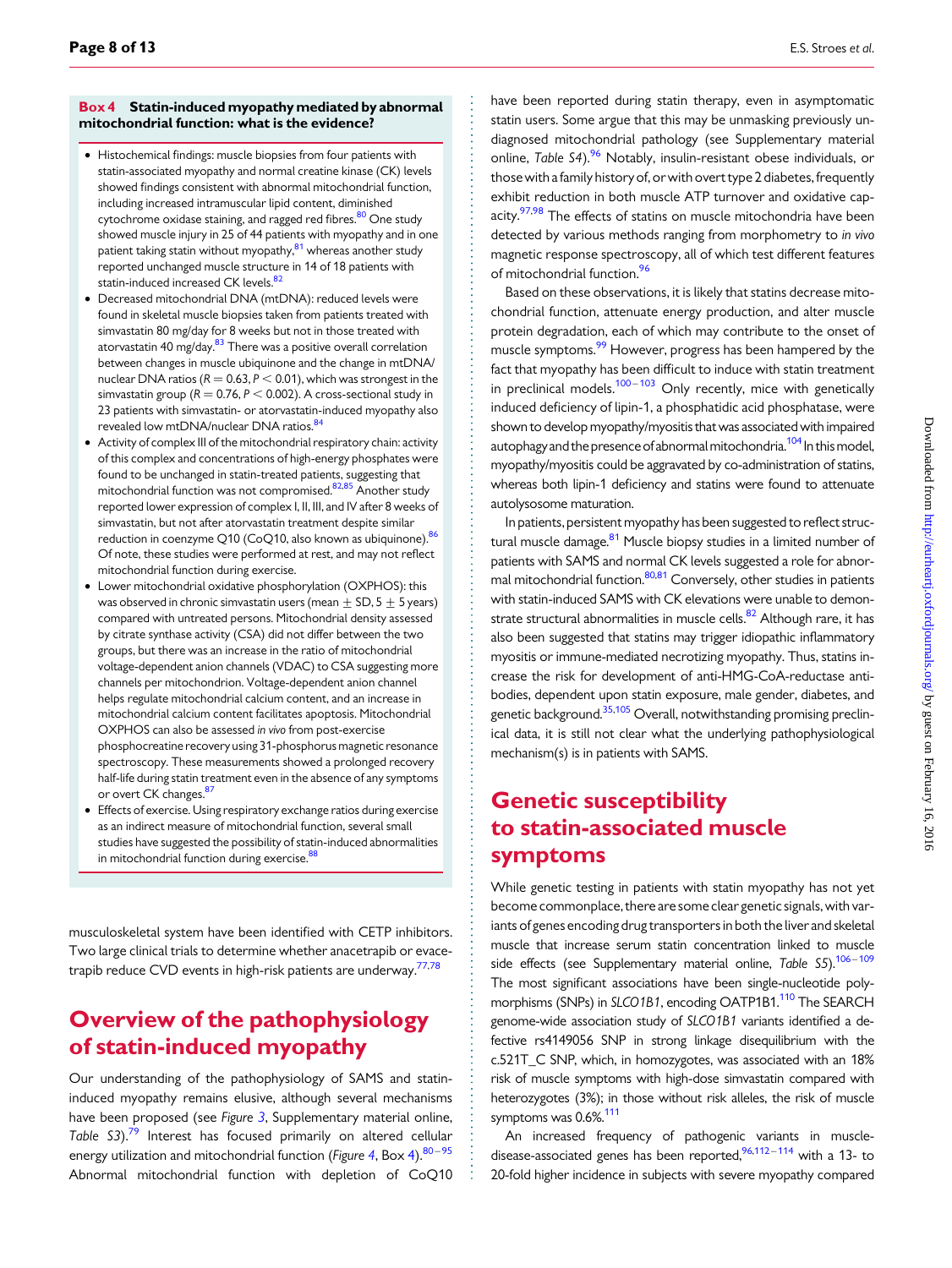<span id="page-8-0"></span>

Figure 4 Possible targets of statins in the mitochondrion with deleterious effects on muscle function. The interaction of statins with muscle mitochondria can involve (i) reduced production of prenylated proteins including the mitochondrial electron transport chain (ETC) protein, ubiquinone (coenzyme Q10), (ii) subnormal levels of farnesyl pyrophosphate and geranylgeranyl pyrophosphate leading to impaired cell growth and autophagy, (iii) low membrane cholesterol content affecting membrane fluidity and ion channels, and (iv) the triggered calcium release from the sarcoplasmic reticulum via ryanodine receptors, resulting in impaired calcium signalling.<sup>[92](#page-12-0)-[94](#page-12-0)</sup> Statin-induced depletion of myocellular ubiquinone, an essential coenzyme which participates in electron transport during oxidative phosphorylation,<sup>95</sup> may attenuate electron transfer between complexes I, III, and II of ETC. ADP, adenosine diphosphate; ATP, adenosine triphosphate; Cyt C, cytochrome C; FAD, flavin adenine dinucleotide; FADH2, flavin adenine dinucleotide reduced; MPT, mitochondrial permeability transition; MtDNA, mitochondrial DNA; NAD, nicotinamide adenine dinucleotide; NADH, nicotinamide adenine dinucleotide; ROS, reactive oxidative species; TCA cycle, tricarboxylic acid cycle.

with the general population.<sup>96,112,113</sup> In one study, 17.1% of patients with severe statin myopathy and 16.1% of patients with nonstatin-induced exertional rhabdomyolysis had pathogenic variants in 12 muscle disease genes studied vs. 4.5% of statin-tolerant controls.<sup>113</sup> Other candidate genes for statin-induced myalgia have been identified, $115$  each with a plausible pathophysiological relationship to muscle metabolism, but without adequate evidence to support their clinical relevance. Glycine amidinotransferase (GATM) catalyses a critical step in hepatic and renal synthesis of creatine, used in muscle to form creatine phosphate, which is a major source of energy storage in muscle. Two independent studies showed that genotypes associated with statin-induced down-regulation of expression of the gene encoding GATM were associated with protection from statin-induced myopathy.<sup>116</sup> Other investigators, however, were unable to replicate the association between the rs9806699 GATMSNP and statin myopathy.<sup>117</sup> Clearly, further studies will be required to determine a mechanistic basis for a contribution of genetic variation in GATM to the risk of SAMS. Potential non-disease candidate genes whose products might be determinants of statin-attributed muscle symptoms include those encoding enzymes involved in drug metabolism and disposition, mito-chondrial function, or ubiquitination.<sup>[79](#page-11-0),[118](#page-12-0)</sup>

Genotyping of patients with personal or family histories of muscle disease who develop SAMS has been suggested as a means of diagnosing underlying muscle disease.<sup>19</sup> Candidates for genetic testing may also include patients with documented prolonged statin-associated muscle symptoms  $>6$  months post-therapy,<sup>[112](#page-12-0)</sup> and symptomatic patients with plasma  $CK > 4 \times$  ULN.<sup>[114](#page-12-0)</sup> Targeted next-generation sequencing of muscle disease genes in these high-risk individuals will certainly become more prominent in diagnosing individuals at risk. Identification of underlying genetic risk factors may contribute to improved therapeutic compliance through careful monitoring of conservative therapy. At present, however, there is insufficient evidence to recommend genetic testing as a part of the diagnostic work-up of patients with SAMS.

# **Conclusions**

Lowering LDL-C with statin therapy reduces CVD risk by up to 40% in a wide range of patients. Given that the main reason for statin nonadherence/discontinuation relates to the onset of (perceived) side effects, it followsthat the high prevalence of SAMS reported fromobservational studies is likely to adversely affect the CVD benefits of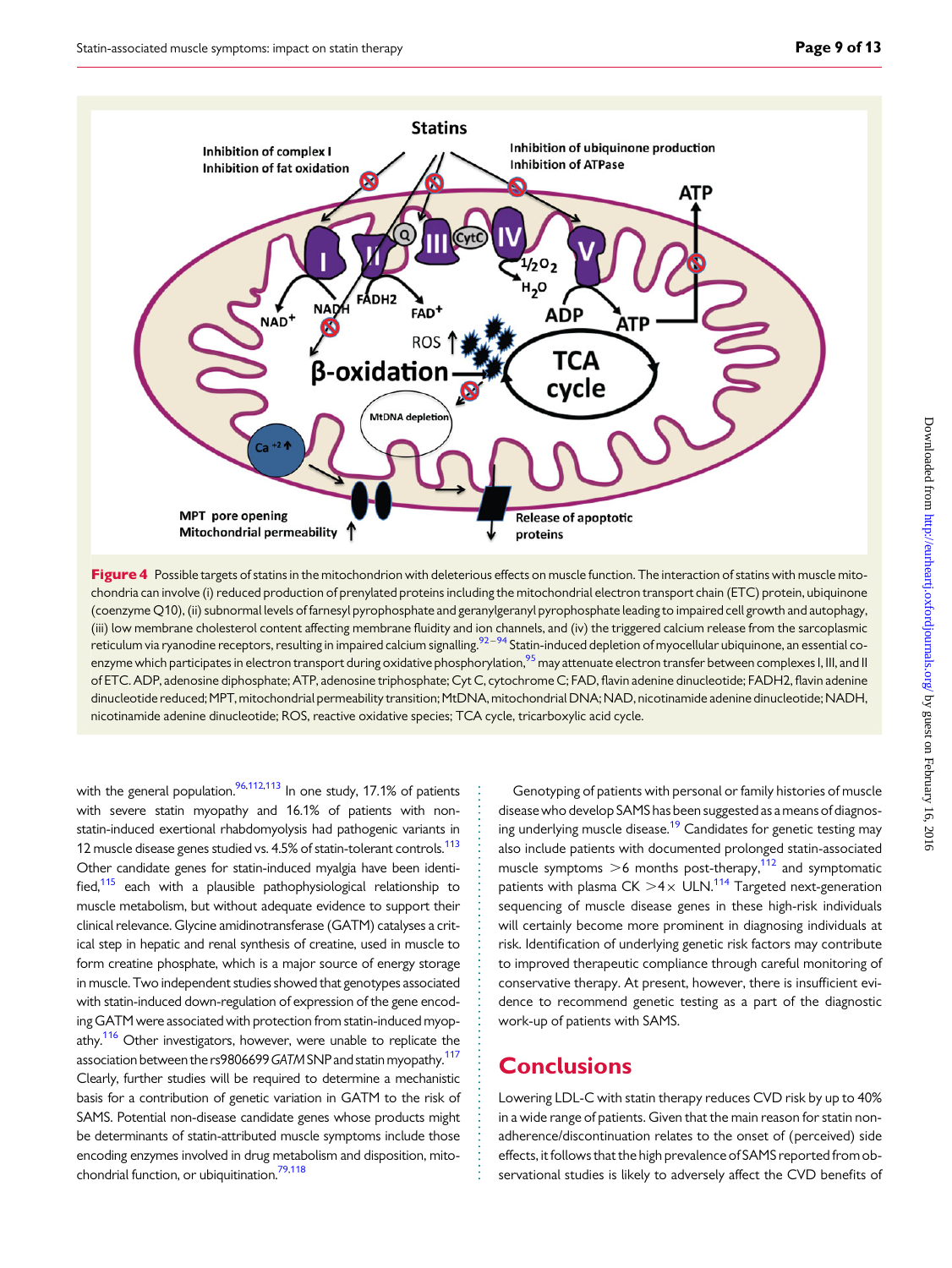statins.<sup>[119](#page-12-0)</sup> Strategies to prevent the loss of effective statin therapy because of SAMS are still lacking. In the absence of a gold standard definition, this EAS Consensus Panelproposesto base the probability of SAMS being caused by statins on the nature of symptoms and their temporal relationship with statin initiation, statin discontinuation (or dechallenge), and repetitive re-challenge (Figure [2](#page-5-0)). Optimal therapy should combine a maximally tolerated, or even non-daily statin dose, together with non-statin-based lipid-lowering therapies in order to achieve LDL-C targets.

This Consensus Panel also highlights the need for further research into the pathophysiology of SAMS. Accumulating preclinical data show that statins decrease mitochondrial function, and alter muscle protein degradation, providing a possible pathophysiological link between statins and muscle symptoms. Studies in the clinical setting are a priority to further understanding of these mechanisms, and may offer therapeutic potential. In the absence of therapies to prevent these symptoms, this Consensus Panel recommends that the response of patients with SAMS to three or more statins should be considered for referral to specialized settings. By recognizing SAMS and adhering to a structured work-up, the Panel anticipates that individuals with clinically relevant SAMS will be offered alternative and/or novel therapeutic regimens that can satisfactorily address their CVD risk.

# Supplementary material

[Supplementary material is available at](http://eurheartj.oxfordjournals.org/lookup/suppl/doi:10.1093/eurheartj/ehv043/-/DC1) European Heart Journal online.

### Acknowledgements

This EAS Consensus Panel gratefully acknowledges Dr Sune F. Nielsen, University of Copenhagen, Denmark, for preparation of Figure [1](#page-2-0). The authors are indebted to Dr Jane Stock for editorial support. We equally express our appreciation to Sherborne Gibbs Ltd for logistical support.

### Funding

This work was supported by unrestricted educational grants from Amgen, AstraZeneca, Eli Lilly, Esperion, Merck, Pfizer, and Sanofi-Regeneron. These companies were not present at the Consensus Panel meetings, had no role in the design or content of the manuscript, and had no right to approve or disapprove the final document. Funding to pay the Open Access publication charges for this article was provided by the European Atherosclerosis Society.

Conflict of interest: The following disclosures are provided for honoraria for lectures/advisory boards, consultancy, travel support and/or research grants.

Abbott [Solvay] (H.N.G., K.K.R., A.C., L.T.); Actelion (L.T.); Aegerion Pharmaceuticals (E.B., R.D.S., R.A.H., L.A.L., B.G.N., A.L.C., G.K.H., K.K.R., L.T., W.M.); Amgen (H.N.G., E.B., A.C., F.J.R., R.D.S., L.T., R.A.H., U.L., L.A.L., B.G.N., A.L.C., G.K.H., K.K.R., M.J.C., E.A.S., W.M.); AstraZeneca (E.B., A.C., L.A.L., H.N.G., F.J.R., R.D.S., E.A.S., E.S., L.T., T.A.J., B.G.N., A.L.C., K.K.R., O.W., W.M., M.J.C., E.S.); Bayer (L.T.); BASF (W.M.); Biolab (R.D.S.); Boehringer-Ingelheim (H.N.G., L.A.L., K.K.R., R.D.S., L.T.); Bristol-Myers-Squibb (H.N.G., L.A.L., K.K.R., R.D.S.); Chiesi (E.B.); CSL (M.J.C.); Daiichi (K.K.R., L.T.); Danone (E.B., W.M., M.J.C.); Fresenius (B.G.N.); Genfit (E.B.); Genzyme (E.B., H.N.G., R.D.S., A.L.C., G.K.H., W.M., M.J.C.); GlaxoSmithKline (L.T.); Hoffman-La Roche (E.B., H.N.G., K.K.R., M.J.C., E.A.S., W.M.); ISIS Pharmaceuticals (F.J.R., R.D.S., R.M.K., B.G.N.); Janssen (L.A.L., H.N.G.); Kowa (H.N.G., A.L.C., A.C., K.K.R., L.T., M.J.C.); Kraft (E.B.); Ligand Pharmaceuticals (R.M.K.); Lilly (A.L.C., A.C., U.L., L.A.L., K.K.R., R.D.S., L.T); Madrigal Pharmaceuticals (R.M.K.); MedChefs (R.M.K.); Mediolanum (A.L.C., A.C.); Menarini (L.T.); Merck (E.B., H.N.G., A.C., R.D.S., E.S., R.A.H., T.A.J., R.M.K., U.L., L.A.L., B.G.N., A.L.C., F.J.R., K.K.R., L.T., O.W., W.M., M.J.C.); Metabolex (R.M.K.); Nestle (R.D.S.); NiCox (A.C.); Novartis (H.N.G., K.K.R.); Novo-Nordisk (L.A.L., R.D.S., K.K.R., L.T.); Numares (W.M.); Omthera (A.L.C., B.G.N.); Pfizer (H.N.G., R.D.S., R.A.H., U.L., B.G.N., A.L.C, G.K.H., F.J.R., K.K.R., L.T., O.W., W.M., M.J.C., E.S.); Quest Diagnostics (R.M.K.); Recordati (A.L.C.); Rottapharm (A.L.C.), Roche/Genentech (E.A.S.); Sanofi-Aventis/Regeneron (E.B., A.C., T.A.J., R.M.K., U.L., L.A.L., H.N.G., F.J.R., R.D.S., E.A.S., L.T., R.A.H., B.G.N., A.L.C., G.K.H., K.K.R., O.W., W.M., M.J.C., E.S.); Servier (L.T.); Sigma-Tau (A.L.C.); Synageva (G.K.H., W.M.); Tribute (R.A.H.); Synlab (W.M.); Unilever (E.B., M.J.C., R.D.S., W.M.); Valeant (R.A.H., L.A.L.).

G.D.B., F.M., C.B.N., M.R., P.D.T., and G.D.V. declare no conflicts of interest.

# Appendix: EAS consensus panel writing committee

Erik Stroes (ES, Academic Medical Center, Amsterdam, The Netherlands), Paul D. Thompson (Hartford Hospital, Hartford, Connecticut, USA), Alberto Corsini (University of Milan and Multimedica IRCSS Milano, Italy), Georgirene D. Vladutiu (School of Medicine & Biomedical Sciences, State University of New York at Buffalo, Buffalo, NY, USA), Frederick J. Raal (Universityof the Witwatersrand, Johannesburg, South Africa), Kausik K. Ray (St. Georges's University of London, UK), Michael Roden (Department of Endocrinology and Diabetology, University Hospital Düsseldorf Heinrich-Heine University, and Institute for Clinical Diabetology, German Diabetes Center, Leibniz Center for Diabetes Research, Germany), Evan Stein (Metabolic and Atherosclerosis Research Centre, Cincinnati, OH, USA), Lale Tokgözoğlu (Hacettepe University, Ankara, Turkey), Børge G. Nordestgaard (Herlev Hospital, Copenhagen University Hospital, University of Copenhagen, Denmark), Eric Bruckert (Pitié-Salpetriere University Hospital, Paris, France), , Ronald M. Krauss (Children's Hospital Oakland Research Institute, Oakland, California, USA), Ulrich Laufs (Universitätsklinikum des Saarlandes, Homburg/ Saar, Germany), Raul D. Santos (University of Sao Paulo, Brazil), Winfried März (Synlab Center of Laboratory Diagnostics Heidelberg, Heidelberg, Germany), Connie B. Newman (New York University School of Medicine, New York, USA), M. John Chapman (INSERM, Pitié-Salpetriere University Hospital, Paris, France), Henry N. Ginsberg (Columbia University, New York, USA).

Co-chairs: M. John Chapman (MJC) and Henry N. Ginsberg (HNG).

Other Panel Members: Guy de Backer (Ghent University, Ghent, Belgium), Alberico L. Catapano (University of Milan and Multimedica IRCSS Milano, Italy), Robert A. Hegele (Western University, London, ON, Canada), G. Kees Hovingh (Academic Medical Center, University of Amsterdam, the Netherlands), Terry A. Jacobson (Emory University School of Medicine, Atlanta, GA, USA), Lawrence Leiter (Li Ka Shing Knowledge Institute and Keenan Research Centre for Biomedical Science, St. Michael's Hospital, University of Toronto, Canada), Francois Mach (Cardiology Service, HUG, Geneva,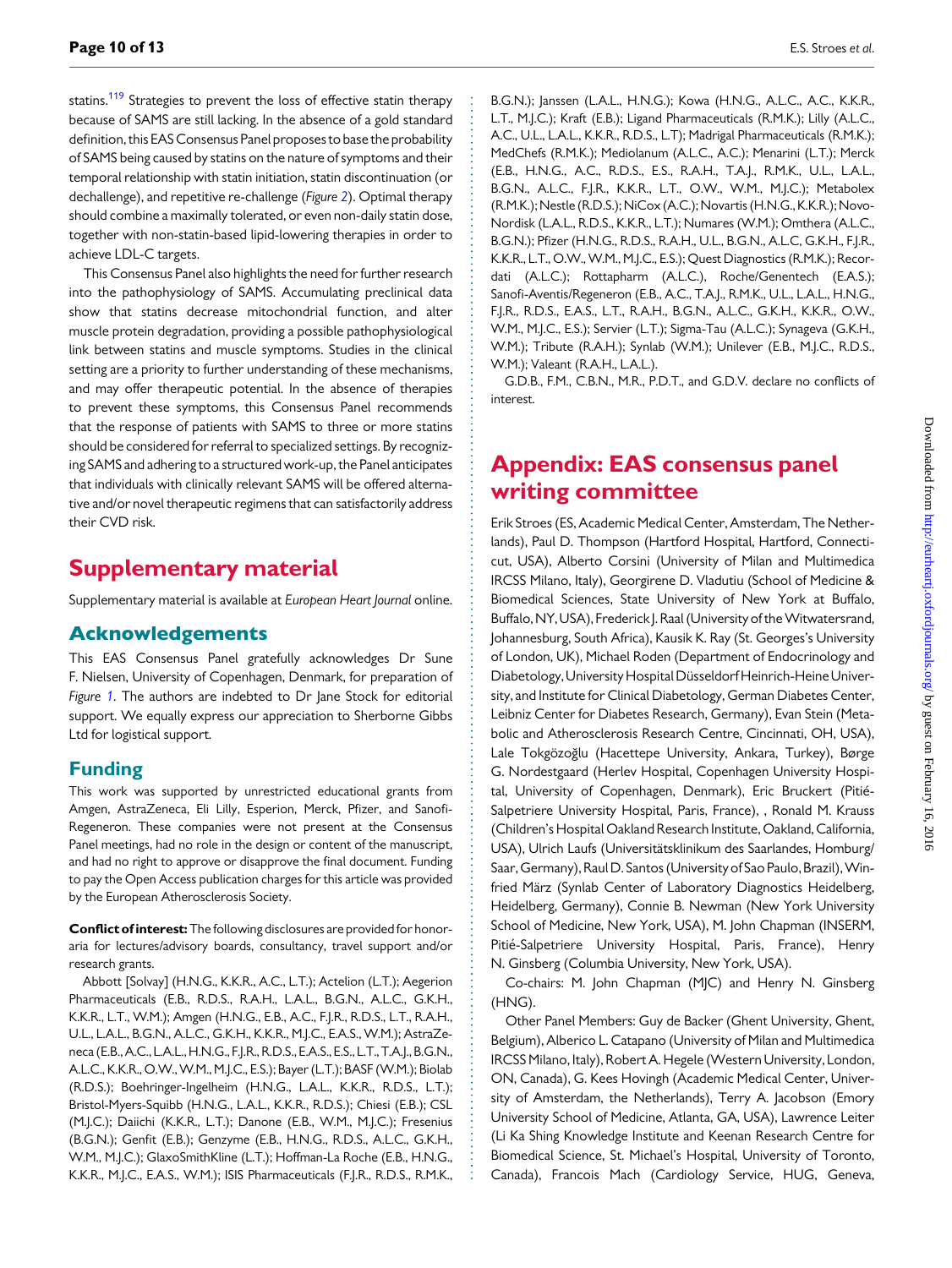<span id="page-10-0"></span>Switzerland), Olov Wiklund (Sahlgrenska University Hospital, Gothenburg, Sweden).

The Panel met three times in London, Barcelona and Madrid at meetings chaired by MJC and HNG. The first meeting critically reviewed the literature, and the second and third meetings scrutinized drafts of this review. Each drafted section and the complete draft was revised by ES, MJC, and HNG. All Panel members agreed to the conception and design of the review, contributed to interpretation of available data, and suggested revisions. All Panel members approved the final document before submission.

#### References

- 1. Reiner Z, Catapano AL, De Backer G, Graham I, Taskinen MR, Wiklund O, Agewall S, Alegria E, Chapman MJ, Durrington P, Erdine S, Halcox J, Hobbs R, Kjekshus J, Filardi PP, Riccardi G, Storey RF, Wood D. ESC/EAS guidelines for the management of dyslipidaemias: the Task Force for the management of dyslipidaemias of the European Society of Cardiology (ESC) and the European Atherosclerosis Society (EAS). Eur Heart J 2011;32:1769-1818.
- 2. Heart Protection Study CollaborativeGroup. MRC/BHFHeart Protection Study of cholesterol lowering with simvastatin in 20,536 high-risk individuals: a randomised placebo-controlled trial. Lancet 2002;360:7–22.
- 3. Ridker PM, Danielson E, Fonseca FA, Genest J, Gotto AM Jr, Kastelein JJ, Koenig W, Libby P, Lorenzatti AJ, MacFadyen JG, Nordestgaard BG, Shepherd J, Willerson JT, Glynn RJ; JUPITER Study Group. Rosuvastatin to prevent vascular events in men and women with elevated C-reactive protein. N Engl | Med 2008;359:2195-2207.
- 4. Kashani A, Phillips CO, Foody JM, Wang Y, Mangalmurti S, Ko DT, Krumholz HM. Risks associated with statin therapy: a systematic overview of randomized clinical trials. Circulation 2006;114:2788-2797.
- 5. Heart Outcomes Prevention Evaluation Study Investigators. Effects of ramipril on cardiovascular and microvascular outcomes in people with diabetes mellitus: results of the HOPE study and MICRO-HOPE substudy. Lancet 2000;355: 253–259.
- 6. Dahlöf B, Devereux RB, Kjeldsen SE, Julius S, Beevers G, de Faire U, Fyhrquist F, Ibsen H, Kristiansson K, Lederballe-Pedersen O, Lindholm LH, Nieminen MS, Omvik P, Oparil S, Wedel H; LIFE Study Group. Cardiovascular morbidity and mortality in the Losartan Intervention For Endpoint reduction in hypertension study (LIFE): a randomised trial against atenolol. Lancet 2002;359:995–1003.
- 7. Law M, Rudnicka AR. Statin safety: a systematic review. Am J Cardiol 2006;97: 52C–60C.
- 8. Carter AA, Gomes T, Camacho X, Juurlink DN, Shah BR, Mamdani MM. Risk of incident diabetes among patients treated with statins: population based study. BMJ 2013;346:2610.
- 9. Mancini GB, Tashakkor AY, Baker S, Bergeron J, Fitchett D, Frohlich J, Genest J, Gupta M, Hegele RA, Ng DS, Pearson GJ, Pope J. Diagnosis, prevention, and management of statin adverse effects and intolerance: Canadian Working Group Consensus update. Can J Cardiol 2013;29:1553-1568.
- 10. Richardson K, Schoen M, French B, Umscheid CA, Mitchell MD, Arnold SE, Heidenreich PA, Rader DJ, de Goma EM. Statins and cognitive function: a systematic review. Ann Intern Med 2013;159:688–697.
- 11. Bruckert E, Hayem G, Dejager S, Yau C, Begaud B. Mild to moderate muscular symptoms with high-dosage statin therapy in hyperlipidemic patients—the PRIMO study. Cardiovasc Drugs Ther 2005:19:403-414.
- 12. Buettner C, Rippberger MJ, Smith JK, Leveille SG, Davis RB, Mittleman MA. Statin use and musculoskeletal pain among adults with and without arthritis. Am J Med 2012;125:176–182.
- 13. Cohen JD, Brinton EA, Ito MK, Jacobson TA. Understanding statin use in America and gaps in patient education (USAGE): an internet-based survey of 10,138 current and former statin users. J Clin Lipidol 2012;6:208-215.
- 14. Zhang H, Plutzky J, Skentzos S, Morrison F, Mar P, Shubina M, Turchin A. Discontinuation of statins in routine care settings: a cohort study. Ann Int Med 2013;158: 526–534.
- 15. El-Salem K, Ababeneh B, Rudnicki S, Malkawi A, Alrefai A, Khader Y, Saadeh R, Saydam M. Prevalence and risk factors of muscle complications secondary to statins. Muscle Nerve 2011;44:877–881.
- 16. Chodick G, Shalev V, Gerber Y, Heymann AD, Silber H, Simah V, Kokia E. Longterm persistence with statin treatment in a not-for-profit health maintenance organization: a population-based retrospective cohort study in Israel. Clin Ther 2008;30:2167–2179.
- 17. Jackevicius CA, Mamdani M, Tu JV. Adherence with statin therapy in elderly patients with and without acute coronary syndromes. JAMA 2002;288:462–467.
- 18. Chowdhury R, Khan H, Heydon E, Shroufi A, Fahimi S, Moore C, Stricker B, Mendis S, Hofman A, Mant I, Franco OH, Adherence to cardiovascular therapy: a

meta-analysis of prevalence and clinical consequences. Eur Heart | 2013;34: 2940–2948.

- 19. RosensonRS, BakerSK, Jacobson TA, Kopecky SL, Parker BA. An assessment by the statin muscle safety task force: 2014 update. J Clin Lipidol 2014;8:558-571.
- 20. Ganga HV, Slim HB, Thompson PD. A systematic review of statin-induced muscle problems in clinical trials. Am Heart J 2014;168:6-15.
- 21. Finegold JA, Manisty CH, Goldacre B, Barron AJ, Francis DP. What proportion of symptomatic side effects in patients taking statins are genuinely caused by the drug? Systematic review of randomized placebo-controlled trials to aid individual patient choice. Eur J Prev Cardiol 2014;21:464-476.
- 22. Parker BA, Capizzi JA, Grimaldi AS, Clarkson PM, Cole SM, Keadle J, Chipkin S, Pescatello LS, Simpson K, White CM, Thompson PD. Effect of statins on skeletal muscle function. Circulation 2013;127:96–103.
- 23. Keech A, Collins S, MacMahon S, Armitage J, Lawson A, Wallendszus K, Fatemian M, Kearney E, Lyon V, Mindell J, Mount J, Painter R, Parish S, Slavin B, Sleight P, Youngman L, Peto R. Three-year follow-up of the Oxford Cholesterol Study: assessment of the efficacyand safetyof simvastatin in preparation for a large mortality study. Eur Heart / 1994;15:255-269.
- 24. MRC/BHF Heart Protection Study Collaborative Group. Effects of simvastatin 40 mg daily on muscle and liver adverse effects in a 5-year randomized placebocontrolled trial in 20,536 high-risk people. BMC Clin Pharmacol 2009;9:6.
- 25. Mampuya WM, Frid D, Rocco M, Huang J, Brennan DM, Hazen SL, Cho L. Treatment strategies in patients with statin intolerance: the Cleveland Clinic experience. Am Heart J 2013;166:597-603.
- 26. Nielsen SF, Nordestgaard BG, Bojesen SE. Statin use and reduced cancer-related mortality. N Engl J Med 2012;367:1792-1802.
- 27. Nielsen SF, Nordestgaard BG. Statin use before diabetes and risk of microvascular disease: a nationwide nested matched study. Lancet Diabet Endocrinol 2014;2: 894–900.
- 28. Pasternak RC, Smith SC Jr, Bairey-Merz CN, Grundy SM, Cleeman JI, Lenfant C; American College of Cardiology; American Heart Association; National Heart, Lung and Blood Institute. ACC/AHA/NHLBI Clinical advisory on the use and safety of statins. Circulation 2002;106:1024-1028.
- 29. Downs JR, Clearfield M, Tyroler HA, Whitney EJ, Kruyer W, Langendorfer A, Zagrebelsky V, Weis S, Shapiro DR, Beere PA, Gotto AM. Air Force/Texas Coronary Atherosclerosis Prevention Study (AFCAPS/TexCAPS). Additional perspectives on tolerability of long-term treatment with lovastatin. Am J Cardiol 2001;87: 1074–1079.
- 30. Armitage I. The safety of statins in clinical practice. Lancet 2007:370:1781-1790.
- 31. Joy TR, Hegele RA. Narrative review: statin-related myopathy. Ann Intern Med 2009; 150:858–868.
- 32. Corsini A. The safety of HMG-CoA reductase inhibitors in special populations at high cardiovascular risk. Cardiovasc Drugs Ther 2003;17:265-285.
- 33. Armitage J, Baigent C, Collins R. Misrepresentation of statin safety evidence. Lancet 2014;384:1263–1264.
- 34. Ahmad Z. Statin intolerance. Am J Cardiol 2014;113:1765–1771.
- 35. Alfirevic A, Neely D, Armitage J, Chinoy H, Cooper RG, Laaksonen R, Carr DF, Bloch KM, Fahy J, Hanson A, Yue OY, Wadelius M, Maitland-van Der Zee AH, Voora D, Psaty BM, Palmer CN, Pirmohamed M. Phenotype standardization for statin-induced myotoxicity. Clin Pharmacol Ther 2014;96:470-476.
- 36. Bosch X, Poch E, Grau JM. Rhabdomyolysis and acute kidney injury. N Engl J Med 2009;361:62–72.
- 37. Keating AJ, Campbell KB, Guyton JR. Intermittent nondaily dosing strategies in patients with previous statin-induced myopathy. Ann Pharmacother 2013;47: 398–404.
- 38. Athyros VG, Tziomalos K, Kakafika AI, Koumaras H, Karagiannis A, Mikhailidis DP. Effectiveness of ezetimibe alone or in combination with twice a week atorvastatin (10 mg) for statin intolerant high-risk patients. Am J Cardiol 2008;101:483-485.
- 39. Reddy KJ, Singh M, Batsell RR, Bangit JR, Zaheer MS, John S, Varghese S, Molinella R. Efficacy of combination drug pulse therapy in maintaining lipid levels in patients intolerant of daily statin use. J Clin Hypertens (Greenwich) 2009;11:766-768.
- 40. Norata GD, Ballantyne CM, Catapano AL. New therapeutic principles in dyslipidaemia: focus on LDL and Lp(a) lowering drugs. Eur Heart J 2013;34:1783-1789.
- 41. Cannon CP, IMPROVE-IT Investigators. IMProved Reduction of Outcomes: Vytorin Efficacy International Trial. A multicenter, double-blind, randomized study to establish the clinical benefit and safety of Vytorin (ezetimibe/simvastatin tablet) vs simvastatin monotherapy in high-risk subjects presenting with acute coronary syndrome. [http://my.americanheart.org/idc/groups/ahamah](http://my.americanheart.org/idc/groups/ahamah-public/@wcm/@sop/@scon/documents/downloadable/ucm_469669.pdf)[public/@wcm/@sop/@scon/documents/downloadable/ucm\\_469669.pdf](http://my.americanheart.org/idc/groups/ahamah-public/@wcm/@sop/@scon/documents/downloadable/ucm_469669.pdf) (22 November 2014).
- 42. Stein EA, Ballantyne CM, Windler E, Sirnes PA, Sussekov A, Yigit Z, Seper C, Gimpelewicz CR. Efficacy and tolerability of Fluvastatin XL 80 mg alone, ezetimibe alone and the combination of Fluvastatin XL 80 mg with ezetimibe in patients with a history of muscle-related side effects with other statins: a randomized, doubleblind, double-dummy trial. Am J Cardiol 2008;101:490-496.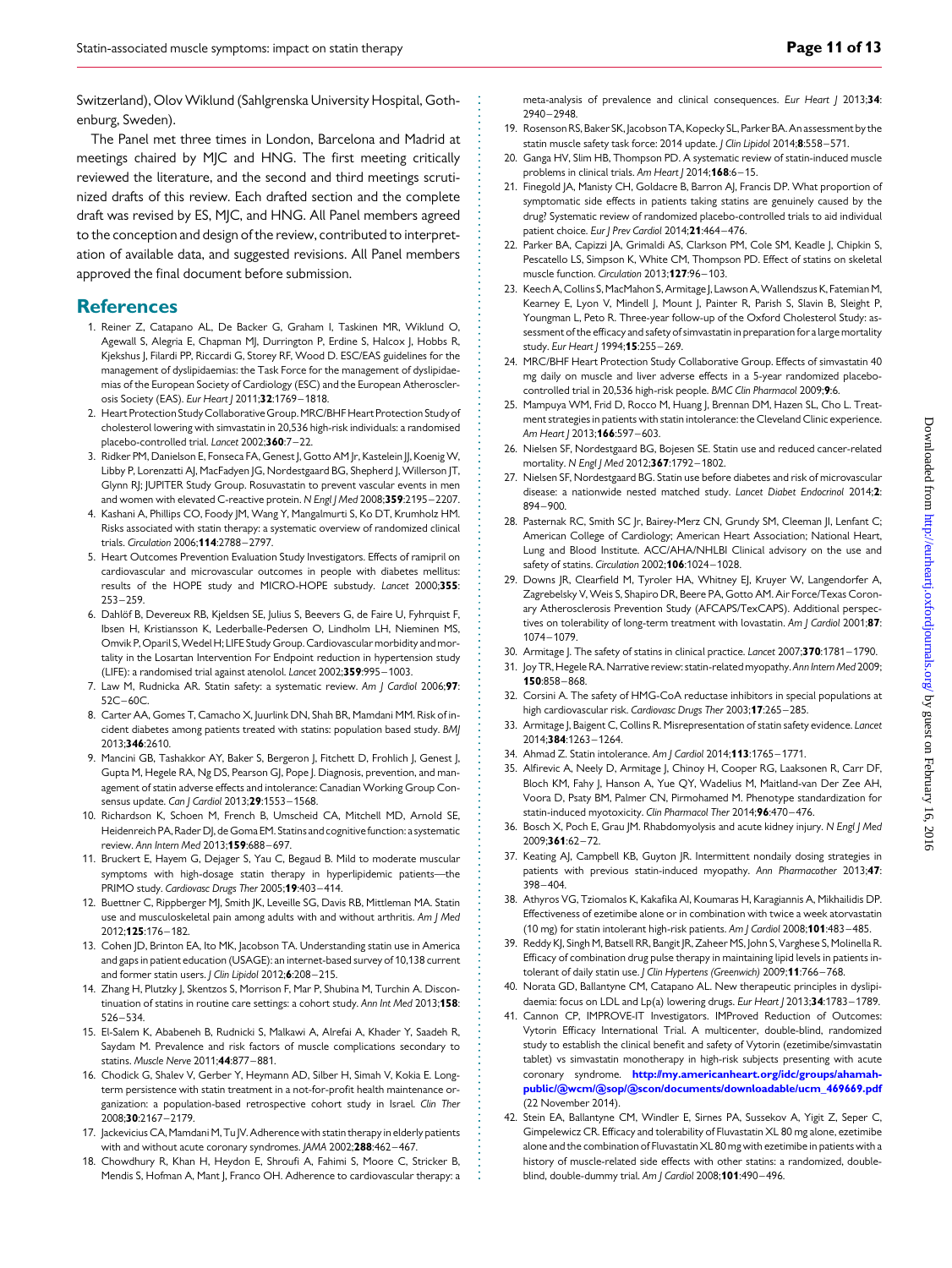- <span id="page-11-0"></span>43. Davidson MH, Dillon MA, Gordon B, Jones P, Samuels J, Weiss S, Isaacsohn J, Toth P, BurkeSK. Colesevelam hydrochloride(cholestagel):anew, potentbile acidsequestrant associated with a low incidence of gastrointestinal side effects. Arch Intern Med 1999;159:1893–1900.
- 44. Heel RC, Brogden RN, Pakes GE, Speight TM, Avery GS. Colestipol: a review of its pharmacological properties and therapeutic efficacy in patients with hypercholesterolaemia. Drugs 1980;19:161–180.
- 45. Knopp RH, Brown WV, Dujovne CA, Farquhar JW, Feldman EB, Goldberg AC, Grundy SM, Lasser NL, Mellies MJ, Palmer RH. Effects of fenofibrateon plasma lipoproteins in hypercholesterolemia and combined hyperlipidemia. Am J Med 1987;83: 50–59.
- 46. ACCORD Study Group, Ginsberg HN, Elam MB, Lovato LC, Crouse JR III, Leiter LA, Linz P, Friedewald WT, Buse JB, Gerstein HC, Probstfield J, Grimm RH, Ismail-Beigi F, Bigger JT, Goff DC Jr, Cushman WC, Simons-Morton DG, Byington RP. Effects of combination lipid therapy in type 2 diabetes mellitus. N Engl J Med 2010;362:1563–1574.
- 47. Keech A, Simes RJ, Barter P, Best J, Scott R, Taskinen MR, Forder P, Pillai A, Davis T, Glasziou P, Drury P, Kesäniemi YA, Sullivan D, Hunt D, Colman P, d'Emden M, Whiting M, Ehnholm C, Laakso M; FIELD study investigators. Effects of long-term fenofibrate therapy on cardiovascular events in 9795 people with type 2 diabetes mellitus (the FIELD study): randomised controlled trial. Lancet 2005;366: 1849–1861.
- 48. Guo J, Meng F, Ma N, Li C, Ding Z, Wang H, Hou R, Qin Y. Meta-analysis of safety of the coadministration of statin with fenofibrate in patients with combined hyperlipidemia. Am I Cardiol 2012:110:1296-1301.
- 49. Capuzzi DM, Guyton JR, Morgan JM, Goldberg AC, Kreisberg RA, Brusco OA, Brody J. Efficacy and safety of an extended-release niacin (Niaspan): a long-term study. Am J Cardiol 1998;82:74U–81U.
- 50. AIM-HIGH Investigators, Boden WE, Probstfield JL, Anderson T, Chaitman BR, Desvignes-Nickens P, Koprowicz K, McBride R, Teo K, Weintraub W. Niacin in patients with low HDL cholesterol levels receiving intensive statin therapy. N Engl | Med 2011:365:2255-2267.
- 51. HPS2-THRIVE Collaborative Group. HPS2-THRIVE randomized placebocontrolled trial in 25 673 high-risk patients of ER niacin/laropiprant: trial design, prespecified muscle and liver outcomes, and reasons for stopping study treatment. Eur Heart J 2013;34:1279–1291.
- 52. Anderson JW, Davidson MH, Blonde L, Brown WV, Howard WJ, Ginsberg H, Allgood LD, Weingand KW. Long term cholesterol-lowering effects of psyllium as an adjunct to diet therapy in the treatment of hypercholesterolemia. Am J Clin Nutr 2000;71:1433–1438.
- 53. Gylling H, Plat J, Turley S, Ginsberg HN, Ellegård L, Jessup W, Jones PJ, Lütjohann D, Maerz W, Masana L, Silbernagel G, Staels B, Borén J, Catapano AL, De Backer G, Deanfield J, Descamps OS, Kovanen PT, Riccardi G, Tokgözoglu L, Chapman MJ; European Atherosclerosis Society Consensus Panel on Phytosterols. Plant sterols and plant stanols in the management of dyslipidaemia and prevention of cardiovascular disease. Atherosclerosis 2014:232:346-360.
- 54. Jenkins DJ, Jones PJ, Lamarche B, Kendall CW, Faulkner D, Cermakova L, Gigleux I, Ramprasath V, de Souza R, Ireland C, Patel D, Srichaikul K, Abdulnour S, Bashyam B, Collier C, Hoshizaki S, Josse RG, Leiter LA, Connelly PW, Frohlich J. Effect of a dietary portfolio of cholesterol-lowering foods given at 2 levels of intensity of dietary advice on serum lipids in hyperlipidemia: a randomized controlled trial. JAMA 2011;306:831–839.
- 55. Taylor BA, Lorson L, White CM, Thompson PD. A randomized trial of Coenzyme Q10 in patients with confirmed statin myopathy. Atherosclerosis 2015;238: 329–335.
- 56. Banach M, Serban C, Sahebkar A, Ursoniu S, Rysz J, Muntner P, Toth PP, Jones SR, Rizzo M, Glasser SP, Lip GYH, Dragan S, Mikhailidis DP, Lipid and Blood Pressure Meta-analysis Collaboration (LBPMC) Group. Effects of Coenzyme Q10 on statin-induced myopathy: a meta-analysis of randomized controlled trials. Mayo Clinic Proc 2015;90:24–34.
- 57. Bookstaver DA, Burkhalter N, Hatzigeorgiou C. Effect of Coenzyme Q10 supplementation on statin-induced myalgias. Am | Cardiol 2012;110:526-529.
- 58. Caso G, Kelly P, McNurlan MA, Lawson WE. Effect of Coenzyme Q10 on myopathic symptoms in patients treated with statins. Am J Cardiol 2007;99:1409-1412.
- 59. Pfeifer M, Begerow B, Minne HW. Vitamin D and muscle function. Osteoporos Int 2012;13:187–194.
- 60. Michalska-Kasiczak M, Sahebkar A, Mikhailidis DP, Rysz J, Muntner P, Toth PP, Jones SR, Rizzo M, Kees Hovingh G, Farnier M, Moriarty PM, Bittner VA, Lip GY, Banach M; Lipid and Blood Pressure Meta-analysis Collaboration (LBPMC) Group., Lipid and Blood Pressure Meta-analysis Collaboration (LBPMC) Group. Analysis of vitamin D levels in patients with and without statin-associated myalgia – a systematic review and meta-analysis of 7 studies with 2420 patients. Int J Cardiol 2014;178C:111–116.
- 61. Mannarino MR, Ministrini S, Pirro M. Nutraceuticals for the treatment of hypercholesterolemia. Eur J Intern Med 2014;25:592-599.
- 62. Li Y, Jiang L, Jia Z, Xin W, Yang S, Yang Q, Wang L. A meta-analysis of red yeast rice: an effective and relativelysafe alternative approachfor dyslipidemia. PLoS One 2014; 9:e98611.
- 63. Lambert G, Sjouke B, Choque B, Kastelein JJ, Hovingh GK. The PCSK9 decade: thematic review series: new lipid and lipoprotein targets for the treatment of cardiometabolic diseases. J Lipid Res 2012;53:2515-2524.
- 64. Stein EA, Raal F. Reduction of low-density lipoprotein cholesterol by monoclonal antibody inhibition of PCSK9. Annu Rev Med 2014;65:417–431.
- 65. Norata GD, Tibolla G, Catapano AL. Targeting PCSK9 for hypercholesterolemia. Annu Rev Pharmacol Toxicol 2014;54:273–293.
- 66. Stroes E, Colquhoun D, Sullivan D, Civeira F, Rosenson RS, Watts GF, Bruckert E, Cho L, Dent R, Knusel B, Xue A, Scott R, Wasserman SM, Rocco M; GAUSS-2 Investigators. Anti-PCSK9 antibody effectively lowers cholesterol in patients with statin intolerance: the GAUSS-2 randomized, placebo-controlled phase 3 clinical trial of evolocumab. J Am Coll Cardiol 2014;63:2541-2548.
- 67. Sullivan D, Olsson AG, Scott R, Kim JB, Xue A, Gebski V, Wasserman SM, Stein EA. Effect of a monoclonal antibody to PCSK9 on low-density lipoprotein cholesterol levels in statin-intolerant patients: the GAUSS randomized trial. JAMA 2012;308: 2497–2506.
- 68. Moriarty PM, Thompson PD, Cannon CP, Guyton JR, Bergeron J, Zıeve FJ, Bruckert E, Jacobson TA, Baccara-Dinet MT, Zhao J, Du Y, Pordy R, Gipe D. ODYSSEY ALTERNATIVE: efficacy and safety of alirocumab versus ezetimibe, in patients with statin intolerance as defined by a placebo run-in and statin rechallenge arm. [http://my.americanheart.org/idc/groups/ahamah-public/@wcm/@](http://my.americanheart.org/idc/groups/ahamah-public/@wcm/@sop/@scon/documents/downloadable/ucm_469684.pdf) [sop/@scon/documents/downloadable/ucm\\_469684.pdf](http://my.americanheart.org/idc/groups/ahamah-public/@wcm/@sop/@scon/documents/downloadable/ucm_469684.pdf) (22 November 2014).
- 69. Stein EA, Giugliano RP, Koren MJ, Raal FJ, Roth EM, Weiss R, Sullivan D, Wasserman SM, Somaratne R, Kim JB, Yang J, Liu T, Albizem M, Scott R, Sabatine MS. Efficacyand safetyof evolocumab (AMG 145), afully human monoclonal antibody to PCSK9, in hyperlipidaemic patients on various background lipid therapies: pooled analysis of 1359 patients in 4 Phase 2 trials. Eur Heart J 2014; 35:2249–2259.
- 70. Tavori H, Melone M, Rashid S. Alirocumab: PCSK9 inhibitor for LDL cholesterol reduction. Expert Rev Cardiovasc Ther 2014;12:1137–1144.
- 71. ClinicalTrials.gov. Further Cardiovascular Outcomes Research With PCSK9 Inhibition in Subjects With Elevated Risk (FOURIER). ClinicalTrials.gov Identifier: NCT01764633. <http://clinicaltrials.gov/show/NCT01764633> (10 December 2014)
- 72. ClinicalTrials.gov. ODYSSEY Outcomes: Evaluation of Cardiovascular Outcomes After an Acute Coronary Syndrome During Treatment With Alirocumab SAR236553 (REGN727). ClinicalTrials.gov Identifier: NCT01663402. [http](http://clinicaltrials.gov/ct2/show/NCT01663402) [://clinicaltrials.gov/ct2/show/NCT01663402](http://clinicaltrials.gov/ct2/show/NCT01663402) (10 December 2014).
- 73. ClinicalTrials.gov. The Evaluation of Bococizumab (PF-04950615) In Reducing The Occurrence Of Major Cardiovascular Events In High Risk Subjects (SPIRE-1). ClinicalTrials.gov Identifier: NCT01975376. [http://clinicaltrials.gov/ct2/show/](http://clinicaltrials.gov/ct2/show/NCT01975376) [NCT01975376](http://clinicaltrials.gov/ct2/show/NCT01975376) (10 December 2014).
- 74. ClinicalTrials.gov. The Evaluation of Bococizumab (PF-04950615) In Reducing The Occurrence Of Major Cardiovascular Events In High Risk Subjects (SPIRE-2). ClinicalTrials.gov Identifier: NCT01975389. [https://clinicaltrials.gov/ct2/show/](https://clinicaltrials.gov/ct2/show/NCT01975389) [NCT01975389](https://clinicaltrials.gov/ct2/show/NCT01975389) (10 December 2014).
- 75. Davidson M, Liu SX, Barter P, Brinton EA, Cannon CP, Gotto AM Jr, Leary ET, Shah S, Stepanavage M, Mitchel Y, Dansky HM. Measurement of LDL-C after treatment with the CETP inhibitor anacetrapib. *J Lipid Res* 2013;54:467-472.
- 76. Nicholls SJ, Brewer HB, Kastelein JJ, Krueger KA, Wang MD, Shao M, Hu B, McErlean E, Nissen SE. Effects of the CETP inhibitor evacetrapib administered as monotherapy or in combination with statins on HDL and LDL cholesterol: a randomized controlled trial. JAMA 2011;306:2099-2109.
- 77. ClinicalTrials.gov. REVEAL: Randomized EValuation of the Effects of Anacetrapib Through Lipid-modification. ClinicalTrials.gov Identifier: NCT01252953. [http](http://clinicaltrials.gov/show/NCT01252953) [://clinicaltrials.gov/show/NCT01252953](http://clinicaltrials.gov/show/NCT01252953) (10 December 2014).
- 78. ClinicalTrials.gov. A Study of Evacetrapib in High-Risk Vascular Disease (ACCELERATE). ClinicalTrials.gov Identifier: NCT01687998. [http://clinicaltrials.gov/](http://clinicaltrials.gov/show/NCT01687998) [show/NCT01687998](http://clinicaltrials.gov/show/NCT01687998) (10 December 2014).
- 79. Needham M, Mastaglia FL. Statin myotoxicity: a review of genetic susceptibility factors. Neuromuscul Disord 2014;24:4-15.
- 80. Phillips PS, Haas RH, Bannykh S, Hathaway S, Gray NL, Kimura BJ, Vladutiu GD, England JD; Scripps Mercy Clinical Research Center. Statin-associated myopathy with normal creatine kinase levels. Ann Intern Med 2002:137:581-585
- 81. Mohaupt MG, Karas RH, Babiychuk EB, Sanchez-Freire V, Monastyrskaya K, Iyer L, Hoppeler H, Breil F, Draeger A. Association between statin-associated myopathy and skeletal muscle damage. CMAJ 2009;181:E11-E18.
- 82. Lamperti C, Naini AB, Lucchini V, Prelle A, Bresolin N, Moggio M, Sciacco M, Kaufmann P, DiMauro S. Muscle coenzyme Q10 level in statin-related myopathy. Arch Neurol 2005;62:1709–1712.